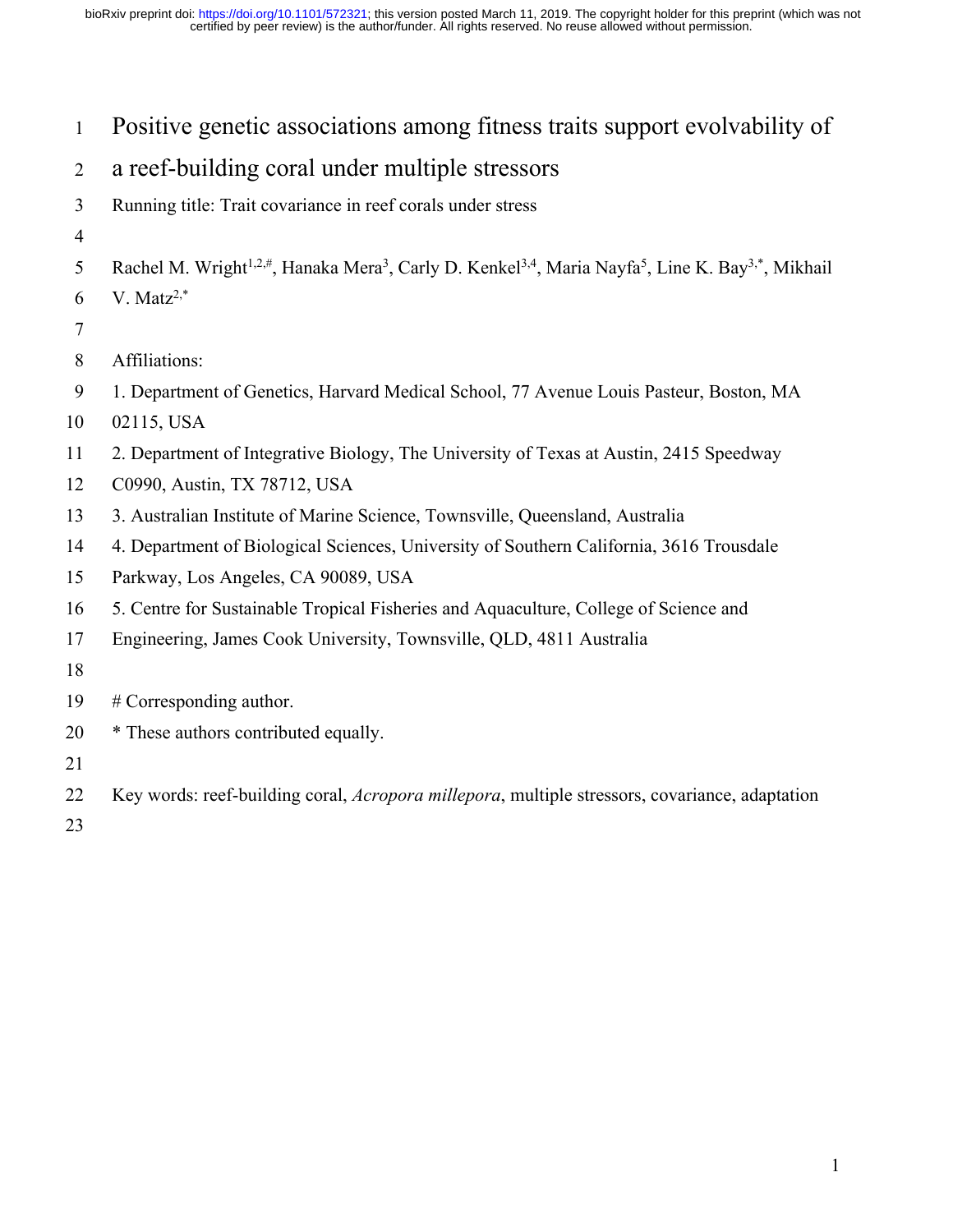#### **Abstract**

 Climate change threatens organisms in a variety of interactive ways that requires simultaneous 27 adaptation of multiple traits. Predicting evolutionary responses requires an understanding of the potential for synergistic interactions among stressors and the genetic variance and covariance among fitness-related traits that may reinforce or constrain an adaptive response. Here we investigate the capacity of *Acropora millepora*, a reef-building coral, to adapt to multiple environmental stressors: rising sea surface temperature, ocean acidification, and increased prevalence of infectious diseases. We measured growth rates (weight gain), coral color (a proxy for Symbiodiniaceae density), and survival, in addition to nine physiological indicators of coral and algal health in 40 coral genets exposed to each of these three stressors singly and combined. Individual stressors resulted in predicted responses (*e.g*., corals developed lesions after bacterial challenge and bleached under thermal stress). However, corals did not suffer substantially more when all three stressors were combined. Nor were tradeoffs observed between tolerances to different stressors; instead, individuals performing well under one stressor also tended to perform well under every other stressor. An analysis of genetic correlations between traits revealed positive co-variances, suggesting that selection to multiple stressors will reinforce rather than constrain the simultaneous evolution of traits related to holobiont health (*e.g.,* weight gain and algal density). These findings support the potential for rapid coral adaptation under climate change and emphasize the importance of accounting for corals' adaptive capacity when predicting the future of coral reefs.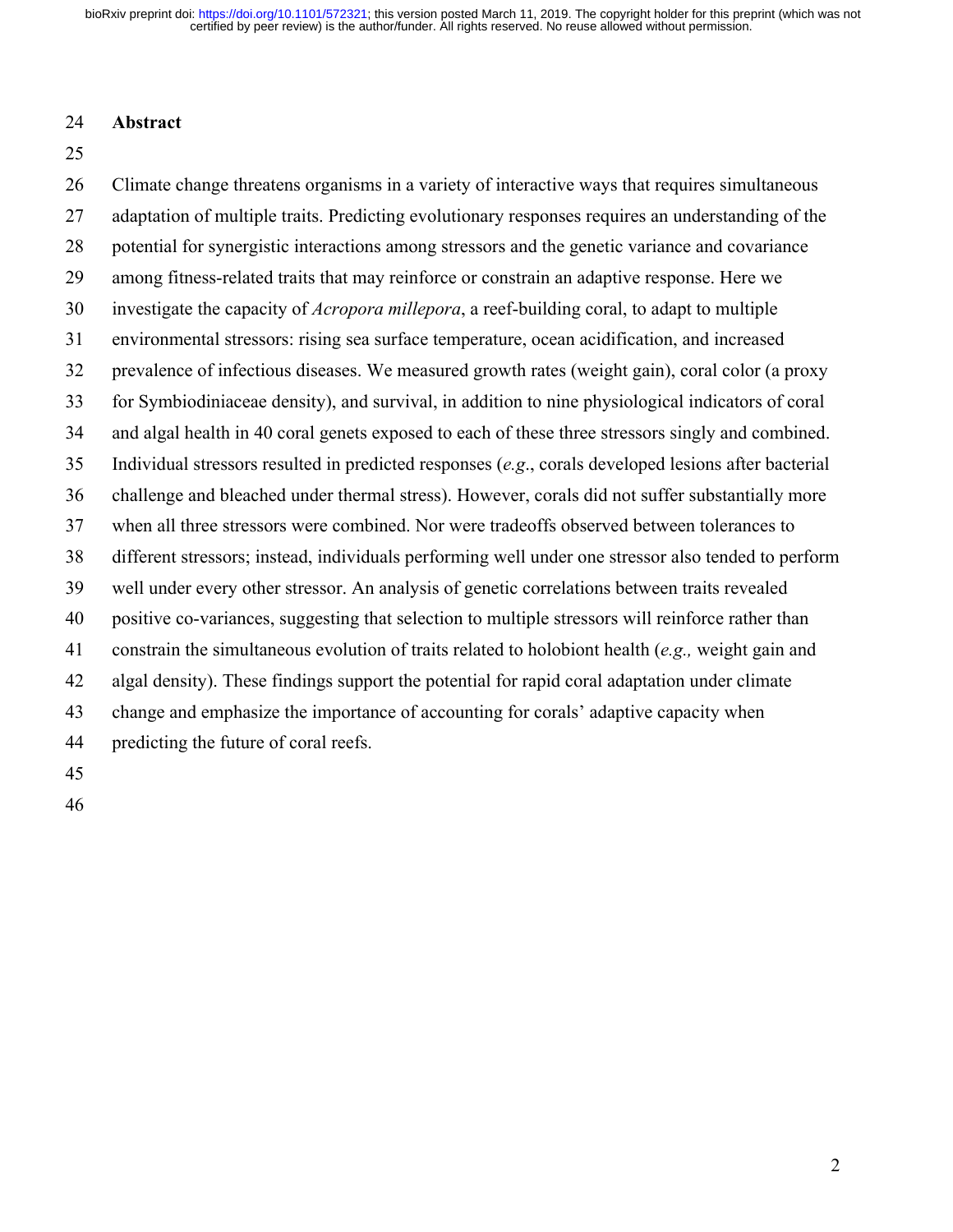#### **Introduction**

Reef-building corals are experiencing unprecedented declines due to changing environmental

- conditions, such as rising sea surface temperatures that lead to coral bleaching, and ocean
- acidification that impairs calcification (Andersson & Gledhill, 2012; Hoegh-Guldberg et al.,
- 2007). Climate change has also indirectly led to increasingly prevalent coral diseases, which are
- often attributed to the increased abundance and virulence of bacterial pathogens (Ben-Haim,
- 2003; Maynard et al., 2015; Pruzzo et al., 2010). In the face of these stressors, corals are left with
- few options but to move, adapt, or die. A number of studies have documented corals' capacities
- to expand their ranges to more suitable habitats (Makino et al., 2014; Yamano, Sugihara, &
- Nomura, 2011). Models that simulate future coral cover under different climactic scenarios
- increasingly include estimates of adaptive capacity, such as simulated directional genetic
- selection (Logan, Dunne, Eakin, & Donner, 2014) or predictions of the spread and persistence of
- alleles conferring thermal-tolerance (Bay, Rose, Logan, & Palumbi, 2017; Matz, Treml,
- 60 Aglyamova, & Bay, 2018). These studies primarily focus on a single environmental challenge
- (thermal stress) and do not predict interactive effects among simultaneous stressors or account
- for genetic associations between multiple tolerance traits.
- Adaptation to rapidly changing conditions requires standing phenotypic variation upon which selection can act, provided that this heterogeneity has a genetic basis (*i.e*., that it is heritable). Although a large and ever-growing number of studies examine mean responses of coral species to individual effects of climate change (Marubini, Ferrier-Pages, & Cuif, 2003; Okazaki et al., 2017), few have measured standing genetic variation and heritability of these responses (Dixon et al., 2015; Kenkel, Setta, & Matz, 2015; van Oppen, Császár, Berkelmans, Ralph, & Frankham, 2010; Vollmer & Kline, 2008; S Wang et al., 2009) and even fewer have assessed variation in multiple stress tolerance phenotypes (Shaw, Carpenter, Lantz, & Edmunds, 2016). Corals exhibit remarkable variation in stress tolerance traits upon which selection could theoretically act (Baums et al., 2013; Dixon et al., 2015; Wright et al., 2017). However, univariate analyses assessing a single stress-response phenotype, such as mortality under bacterial challenge or bleaching under thermal stress, fail to fully describe the genetic basis of the phenotypes under selection. Selection is an inherently multivariate process that acts simultaneously on sets of functionally related traits. Indeed, centuries of animal and plant breeding have demonstrated that selection on one trait will often result in changes in another correlated trait (Rauw, Kanis, Noordhuizen-Stassen, & Grommers, 1998; Zhao, Atlin, Bastiaans,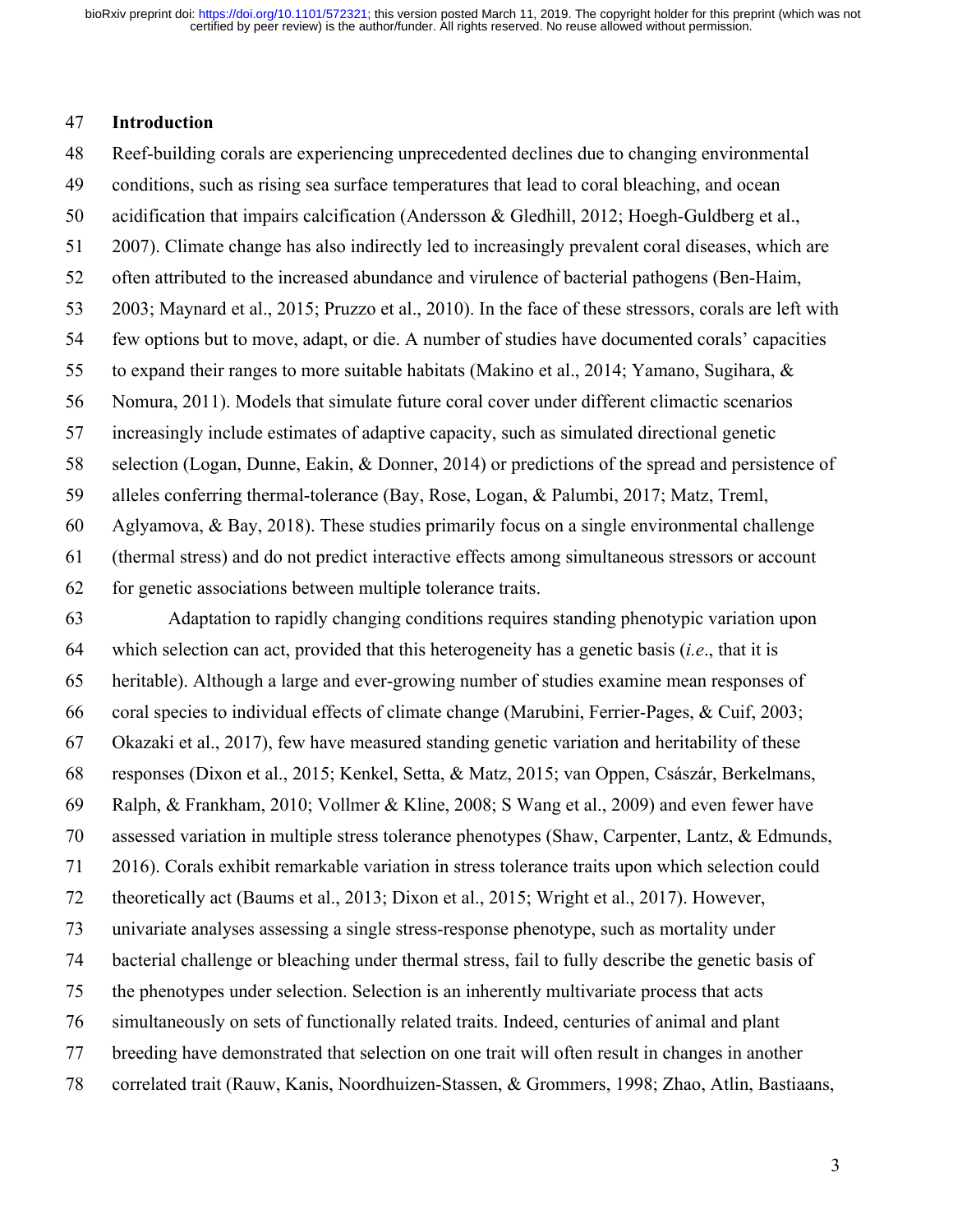& Spiertz, 2006). Commercial demand for multiple-stress-tolerant crops has driven extensive research on stressor combinations in plants (Pandey, Irulappan, Bagavathiannan, & Senthil- Kumar, 2017). In these plants, combinations of abiotic stressors and pathogens result in either resistance or susceptibility to disease, depending on the intensity or duration of stress (Pandey, Ramegowda, & Senthil-Kumar, 2015). Positive associations between different stressors can be attributed to shared pathways. For example, some biotic and abiotic stressors stimulate the same defense-related endogenous signals (Mithöfer, Schulze, & Boland, 2004). Alternatively, stress responses may compete for demands on energetic reserves, resulting in a negative association in tolerances, or a trade-off (Sokolova, 2013).

 The prospects for future reef-building corals are exceedingly pessimistic without rapid adaptation to a number of simultaneous stressors. This capacity for adaptation is determined by the answer to an outstanding question: does success under one type of stress come at a cost of susceptibility to a co-occurring environmental challenge? To address this critical knowledge gap, we quantified the capacity for *Acropora millepora*, a model representative of a keystone group of marine organisms that are among the most vulnerable to climate change (Reusch, 2014), to adapt 94 to simultaneous stressors. Multiple coral colonies ( $n = 40$ , hereafter referred to as "genets") were 95 split into replicate clonal fragments ( $n = 5$  per treatment) that were exposed to elevated 96 temperature (30°C), increased  $pCO_2$  ( $pH = 7.8$ , 700 ppm  $CO_2$ ), bacterial challenge (10<sup>6</sup> CFU mL<sup>-</sup> *Vibrio owensii*), a combination of these three stressors at the same levels, or a control condition 98 (27°C,  $pH = 8.0$ , 400 ppm CO<sub>2</sub>, no added *V. owensii*). We measured a comprehensive suite of coral host and algal traits to assess each genet's performance in each condition and constructed a genetic variance–covariance matrix to identify potential genetic trade-offs or reinforcements between phenotypes.

#### **Methods and Materials**

- *Study organism and aquarium conditions*
- Forty-one colonies of *Acropora millepora* were sampled between October December 2014
- from Davies Reef lagoon (78 km offshore; 18°50'11''S, 147°38'41''E), Rib Reef (56 km
- offshore; 18°28'55''S, 146°52'15''E), Pandora Reef (16 km offshore; 18°48'44''S,
- 146°25'59''E), and Esk Island (24 km offshore; 18°46'04''S, 146°30'57''E). These colonies
- were transferred to holding tanks at the National Sea Simulator system at the Australian Institute
- of Marine Science (Townsville, Queensland, Australia). After approximately two weeks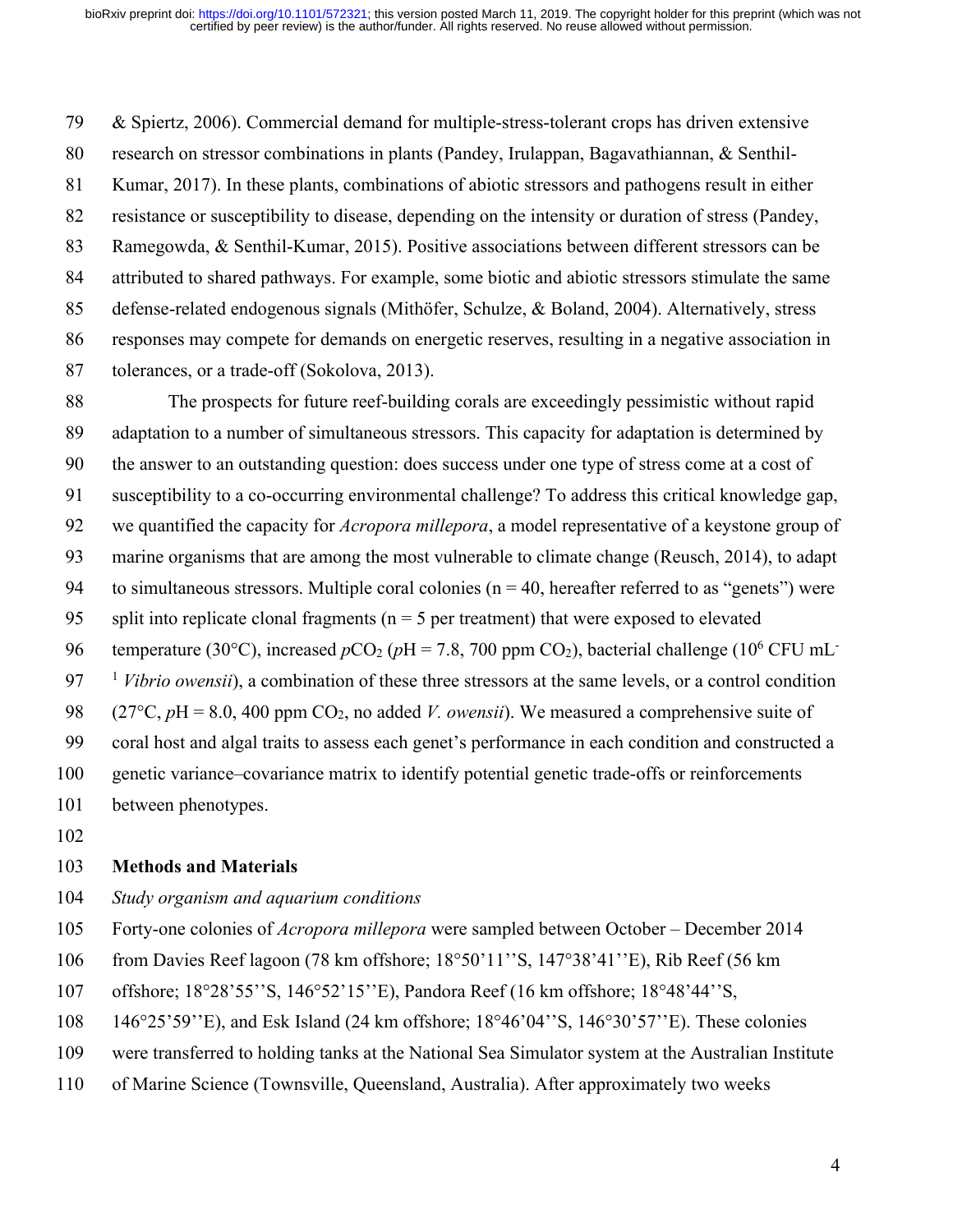acclimatization, each colony was fragmented into 25 replicate fragments ("nubbins"), which

- were mounted on aragonite plugs and placed on replicate trays. Trays were maintained in six
- 113 indoor holding tanks which were supplied with 0.2  $\mu$ M filtered seawater (FSW) at 27 $\degree$ C. Three
- lights (AI Aqua Illumination, USA) were suspended above each tank providing an average
- 115 underwater light intensity of 180 µmol photons  $m^{-2} s^{-1}$  on a 10-/14-hour light–dark cycle. Corals
- were fed freshly hatched *Artemia nauplii* twice daily and cleaned three times a week to prevent
- algal growth. Coral nubbins were acclimated to these conditions for 3–5 months, depending on
- the date of collection. Unique genets were later confirmed via 2b-RAD genotyping (Shi Wang,
- Meyer, Mckay, & Matz, 2012). The final total genets for each sampling location are as follows:
- 120 Davies (n = 10), Rib (n = 10), Pandora (n = 14), and Esk (n = 6). Algal symbiont types were
- investigated by ITS-2 sequencing for eight of the coral colonies (Howe et al., submitted).
- 

## *Experimental treatments and sample preparation*

- On 2 March 2015, coral nubbins (25 per genet) were placed into 25 50 L treatment tanks fitted
- with 3.5-W Turbelle nanostream 6015 pumps (Tunze, Germany) with flow through seawater at
- $\frac{25}{25}$  L hour<sup>-1</sup> at the same temperature and light conditions as in the previous holding tanks. Initial
- weights for each nubbin were obtained following the method described by (Spencer Davies,
- 128 1989). Tanks ( $n = 5$  per treatment) were allocated to the following treatments: elevated
- temperature (30°C), increased  $pCO_2$  (700 ppm, pH = 7.8), bacterial challenge (10<sup>6</sup> CFU mL<sup>-1</sup>
- 130 *Vibrio owensii* DY05), a combined treatment (30°C, 700 ppm, 10<sup>6</sup> CFU mL<sup>-1</sup> *V. owensii*), and
- control (27°C, 400 ppm, pH = 8.0, no bacteria). This isolate of non-quarantined *V. owensii* had
- been recently sampled during an infectious disease outbreak in cultured lobsters at the research
- 133 facility. Temperature and  $pCO<sub>2</sub>$  were gradually increased in their respective tanks over the course
- 134 of a week to 30 $^{\circ}$ C and 400 ppm (pH = 8.0). The bacterial challenge was conducted in separate
- isolated tanks (no flow through) and consisted of a daily six-hour incubation. *Vibrio owensii* was
- 136 added at a final concentration of  $10^6$  CFU mL<sup>-1</sup> to every bacterial challenge tank, including the
- 137 combined treatment (which was also maintained at  $30^{\circ}$ C and  $700$  ppm  $pCO_2$  for these six hours).
- Corals were then returned to their respective treatment tanks until the next day's bacterial
- challenge and the bacterial challenge tanks were treated with 20% bleach for at least 30 minutes.
- Coral fragments were photographed daily to quantify bleaching via the Coral Health Chart
- (Siebeck, Marshall, Klüter, & Hoegh-Guldberg, 2006) and lesion progression. Net oxygen
- production and the change total alkalinity under light were measured for randomly selected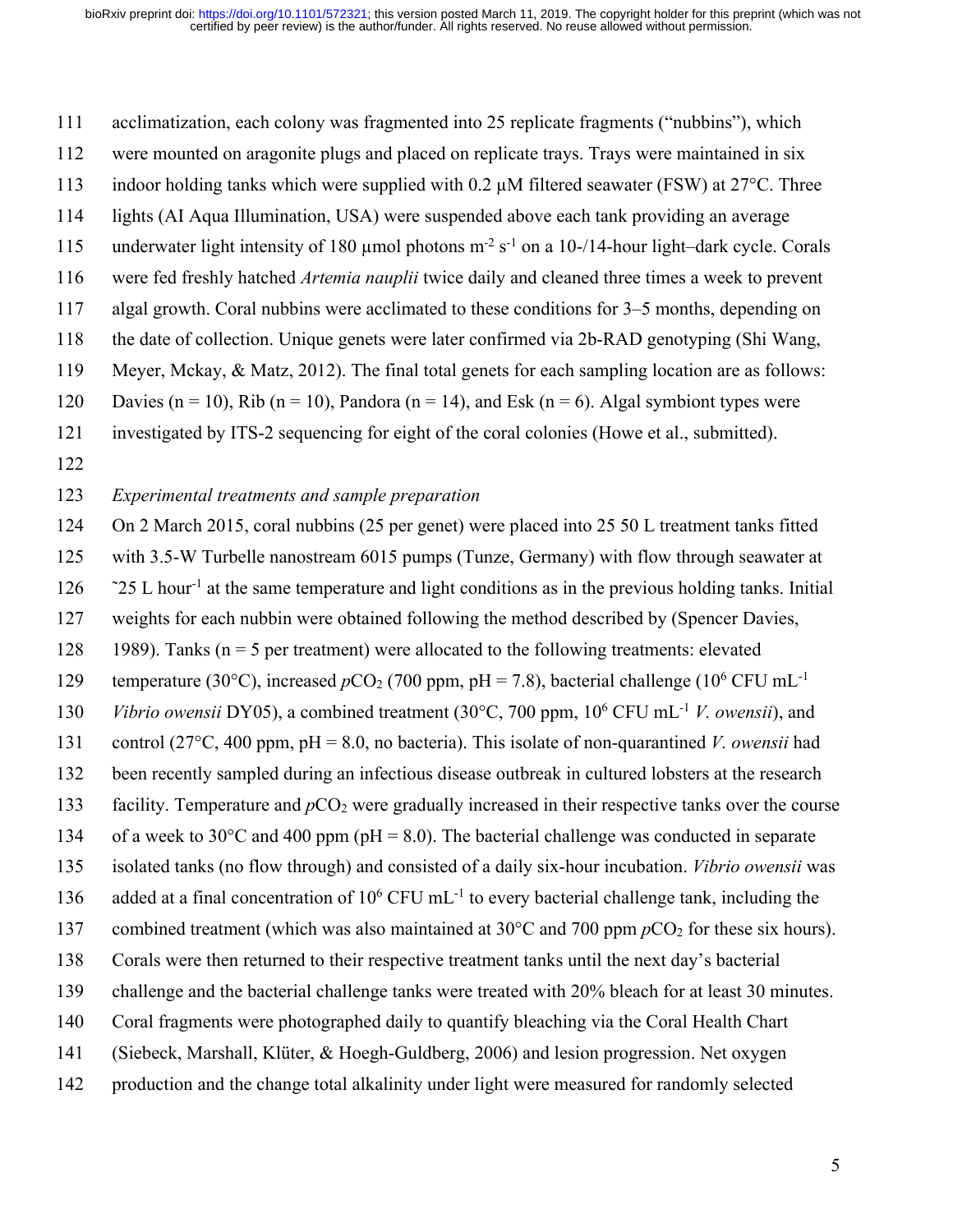genets following methods described in (Strahl et al., 2015). Fragments exhibiting any tissue loss 144 or that were fully bleached and exhibiting algal growth were removed from treatment tanks, buoyant weighed, and preserved in liquid nitrogen. The time of death (day post initial exposure) was recorded at each instance. The experiment continued for 10 days, until approximately 21% mortality was recorded over all treatments. Eleven days after the initial challenge, all surviving corals were photographed, buoyant weighed, preserved in liquid nitrogen, and stored at -80°C until sample processing.

150 Tissue was removed from coral skeletons using an air gun and 0.2  $\mu$ M filtered seawater and homogenized for 60 seconds using a Pro250 homogenizer (Perth Scientific Equipment, Australia). A 1 mL aliquot of the tissue homogenate was centrifuged for 3 minutes at 1500 ×*g* at 4°C and the pellet was stored at -80°C for chlorophyll analyses. The remaining homogenate was centrifuged for 3 minutes at 1500 ×*g* at 4°C to separate host and symbiont fractions. The fractions were frozen in 96-well tissue culture plates and stored at -80°C. Coral skeletons were 156 rinsed with 10% bleach then dried at room temperature  $(\sim 24$ °C). Skeletal surface area was quantified using the single paraffin wax dipping method (Stimson & Kinzie, 1991) and skeletal volume was determined by calculating water displacement in a graduated cylinder.

#### *Physiological trait assays*

 Assays were conducted to detect cellular and metabolic activity changes within the Symbiodiniaceae or coral host tissue in response to the treatment. All standards and samples were loaded as duplicates, and absorbance was recorded with a Cytation 3 multi-mode microplate reader (BioTek, Winooski, USA) and analyzed using Gen5 software (BioTek, Winooski, USA).

 To quantify chlorophyll concentrations, tissue homogenate algal pellets were resuspended in 1 mL chilled 90% acetone. The homogenate was sonicated on ice for 10 seconds at 40% amplitude, left in the dark for 20 minutes, and centrifuged for 5 minutes at 10,000 ×*g* at 4°C. A 200 µL aliquot of sample extract was loaded to a 96-well plate, and absorbance was recorded at 630 and 663 nm. Chlorophyll a and c2 concentrations were calculated with the equations in Jeffrey & Haxo (1968) and were normalized to surface area: 172 Chlorophyll a  $(\mu g \text{ ml}^{-1}) = 13.31 \times A_{663} - 0.27 \times A_{630}$ 173 Chlorophyll c2 ( $\mu$ g ml<sup>-1</sup>) = 51.72×A<sub>630</sub> – 8.37×A<sub>663</sub>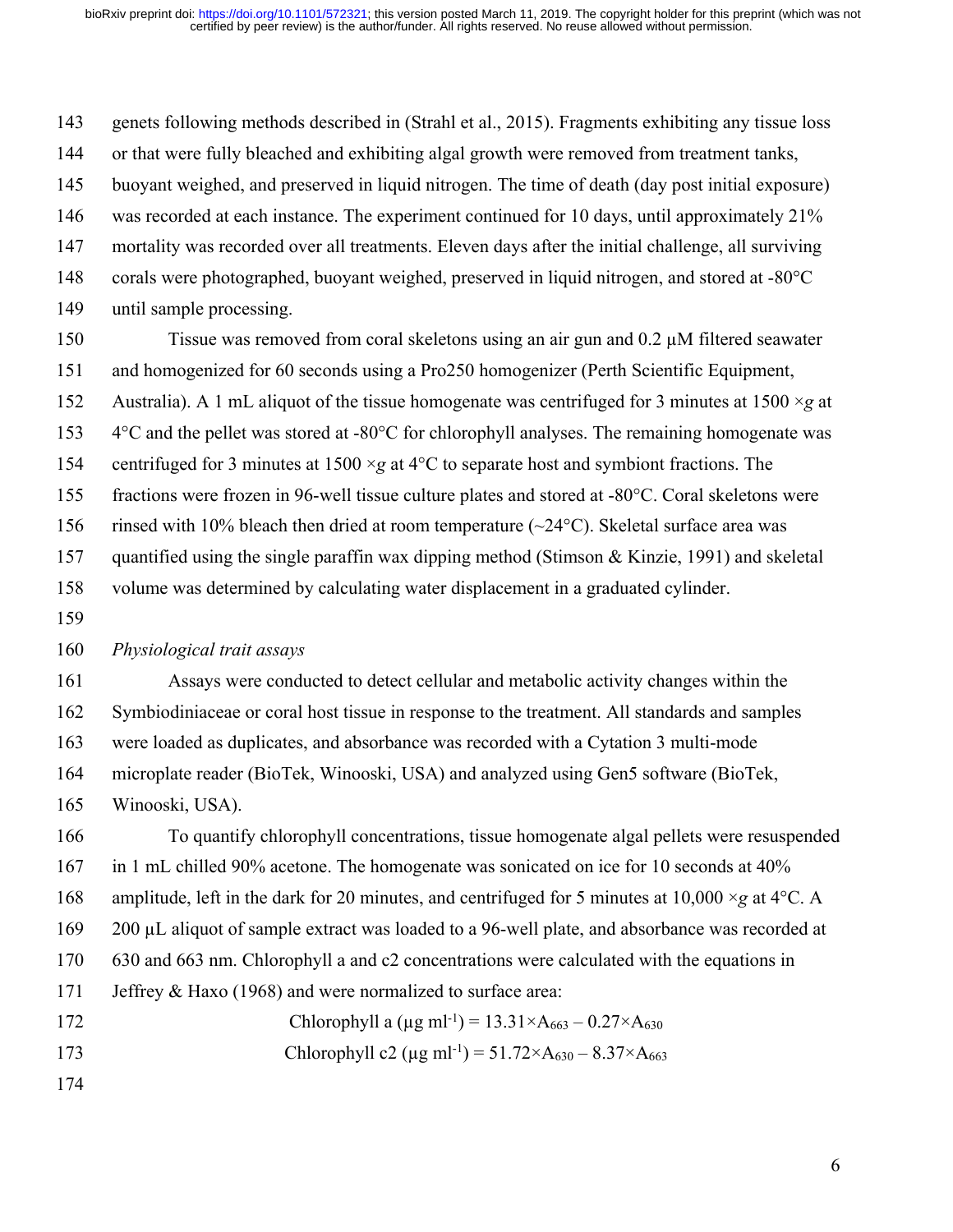A commercial colorimetric protein assay kit (DCTM Protein Assay Kit, Bio-Rad, 176 Hercules, USA) was used to quantify total protein content of the coral host tissue. A 100 µL 177 aliquot of Symbiodiniaceae-free coral tissue sample was digested using 100 µL sodium hydroxide in a 96-well plate for 1 hour at 90°C. The plate was centrifuged for 3 minutes at 1500 ×*g*. Following manufacturer's instructions, 5 µL digested tissue was mixed with 25 µL alkaline copper tartrate solution and 200 µL dilute Folin reagent in a fresh 96-well plate. Absorbance at 750 nm was recorded after a 15-minute incubation. Sample protein concentrations were 182 calculated using a standard curve of bovine serum albumin ranging from 0 and 1000  $\mu$ g mL<sup>-1</sup>. Carbohydrate content of the Symbiodiniaceae-free coral tissue was estimated following

 the method by Masuko et al. (2005) that measures monosaccharides, including glucose, which is 185 the major photosynthate translocated between symbionts and host corals (Burriesci, Raab, & Pringle, 2012). A 50 µL aliquot of coral tissue was mixed with 150 µL concentrated sulfuric 187 acid and 30 µL 5% phenol in a 96-well plate for 5 minutes at 90°C. After another 5-minute incubation at room temperature, absorbance at 485 nm was recorded. The total carbohydrate concentrations of samples were calculated using a standard curve of D-glucose solutions ranging 190 from 0 to 2000  $\mu$ g ml<sup>-1</sup>.

191 To analyze non-fluorescent chromoprotein content, a 30 µL aliquot of coral tissue was loaded to a black/clear 384-well plate and absorbance was recorded at 588 nm. Mean absorbance was standardized to sample protein content.

 The activity of catalase (CA), a reactive oxygen species scavenging enzyme (Lesser, 195 2006), was measured by estimating the change in hydrogen peroxide  $(H_2O_2)$  substrate concentration. A 20 µL aliquot of coral tissue was mixed with 30 µL 50 mM phosphate-buffered 197 saline solution (PBS; pH 7.0) and 50  $\mu$ L 50 mM H<sub>2</sub>O<sub>2</sub> in a 96-well plate. CA was calculated as the change in absorbance at 240 nm every 30 seconds over the linear portion of the reaction curve for 15 minutes and was standardized to sample protein content:

- 
- 200  $CA \text{ (mg protein-1)} = Initial A_{240} Final A_{240}$
- 

 The change in coral color was estimated using photographs taken during the experiment with a Nikon D300 digital camera. Brightness values were measured over the entire front and back sections of each nubbin using image analysis software (ImageJ, NIH). Corals become brighter (whiter) when they lose darkly colored algal symbionts, so changes in brightness reflect changes in Symbiodiniaceae densities (Beer, Loya, Winters, Holzman, & Blekhman, 2009). A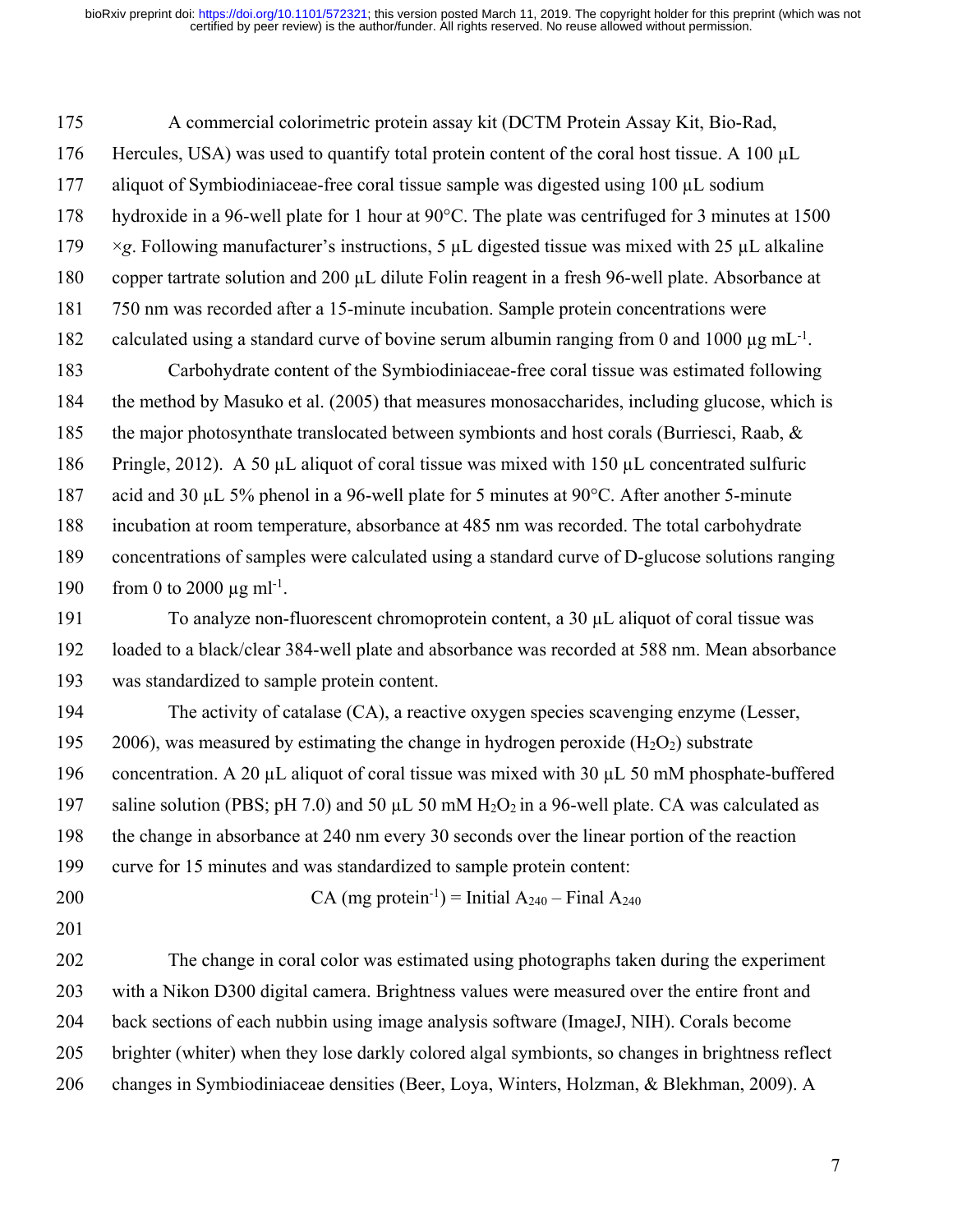certified by peer review) is the author/funder. All rights reserved. No reuse allowed without permission. bioRxiv preprint doi: [https://doi.org/10.1101/572321;](https://doi.org/10.1101/572321) this version posted March 11, 2019. The copyright holder for this preprint (which was not

 standard curve of brightness values was constructed using standard coral color cards that were present in each image. Brightness values were standardized to color cards to normalize for differences across photo sessions.

#### *Statistical analyses*

212 The time of death was noted for each individual nubbin. Survival was modeled as time of death  $\sim$  treat + reef + (1|tank) using *coxme* package in R 3.3.1 (R Core Team, 2016; Therneau, 2012), where treatment was specified as the presence or absence of elevated heat, bacteria, or increased  $pCO_2$  (*i.e.*, bac = 1 for "bacteria" and "all" treatments; heat = 1 for "heat" and "all" treatments). All subsequent analyses were performed on lesion-free (alive) corals. Data were log-transformed using powers determined by Box-Cox transformations performed using the *powerTransform* function in the R package *car* (Fox & Weisberg, 2001). Linear mixed-effects models implemented using the R package *nlme* (Pinheiro, Bates, DebRoy, & Sarkar, 2017) tested the effects of treatments, treatment interactions, and reef-of-origin on trait values. The *stepAIC* function in the R package *MASS* (Venables & Ripley, 2002) determined which terms to include in the best-fit model. Principal components analysis on mean-centered and variance-scaled values was performed using the *prcomp* function in base R. Pearson correlations between trait values were calculated using the cor function in base R, and correlation heatmaps were constructed using the *corrplot* function. The genetic variance–covariance matrix was constructed using the R package MCMCglmm (Hadfield, 2010). Trait data were mean-centered and variance scaled. The multivariate model was fit for four traits (growth, color, chlorophyll c2, and carbohydrate) with treatment as a fixed effect and genet as a random effect, using the idh variance structure. The model was run for 20000 iterations after a 5000 iteration burn-in, storing the Markov chain after 20 iteration intervals. Partial regression coefficients for each trait on binomial survival outcome were modeled using a categorical MCMCglmm model with genet as a random effect. The selection gradient was composed of these partial regression coefficients, 233 scaled to unit variance. Predicted changes in trait values  $(\Delta \bar{z})$  were calculated using the multivariate breeder's equation (Lande & Arnold, 1983):  $\Delta \bar{z} = \mathbf{G} \beta$  **G** is the genetic variance–covariance matrix and β is the selection gradient.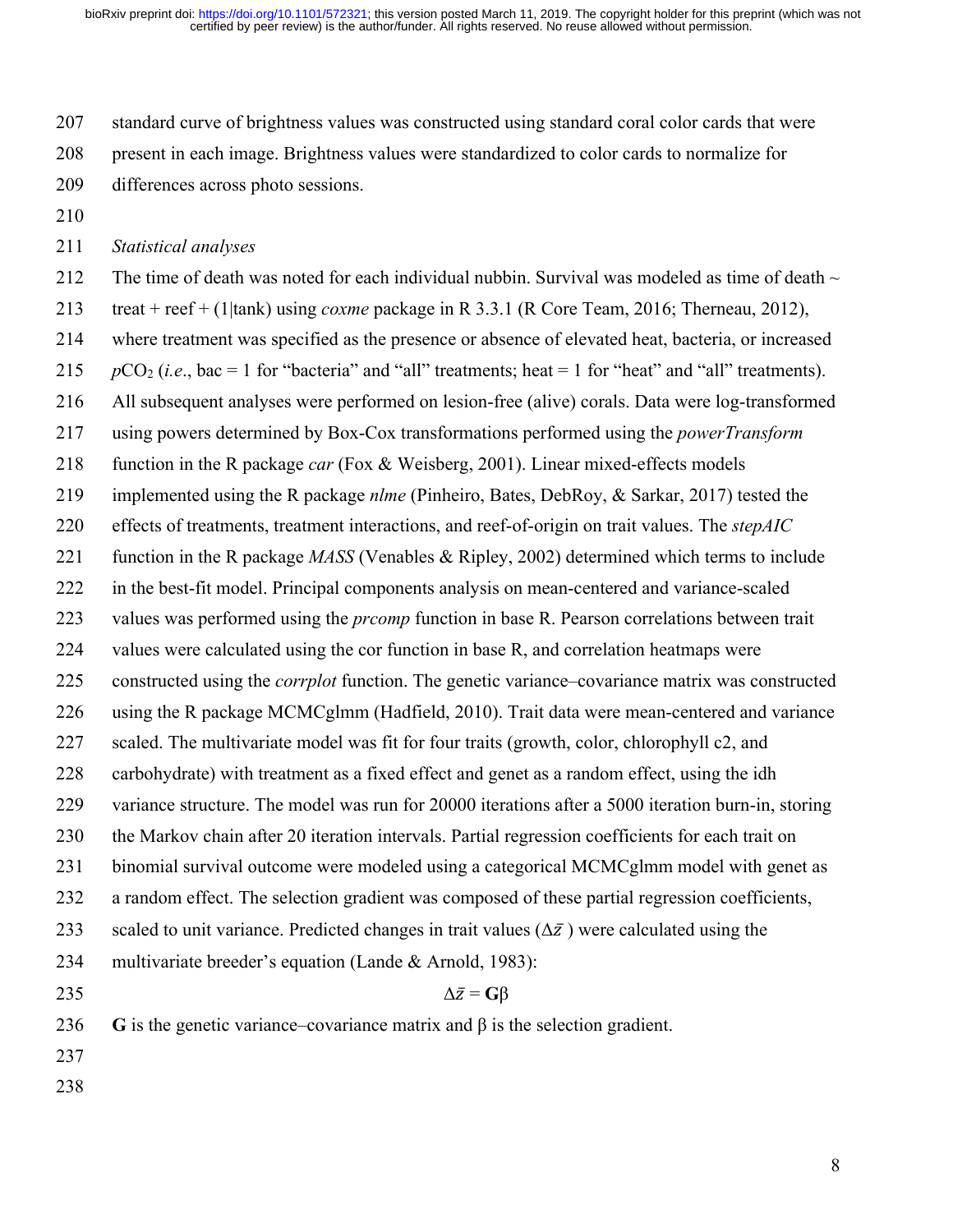#### **Results**

## Mean responses to treatments

*Survival*

- Corals in the control condition experienced the lowest mortality at 13.5%, followed by increased
- temperature (21.5%), combined treatment (23.7%), bacteria challenge (26.4%), and elevated
- $pCO<sub>2</sub>$  (27.4%). Mortality rates were compared using the *coxme* package in R (R Core Team,
- 2016; Therneau, 2012). Treatment was specified as the presence or absence of each stressor. The
- Cox proportional hazards model included each treatment, interactions among treatments, and
- reef as fixed effects, with tank as a random effect. Bacteria challenge significantly increased
- 248 mortality rates (hazard ratio  $[HR] = 3.32$ , p = 0.018), while a weak interaction between bacteria
- 249 challenge and increased temperature slightly improved survival odds (HR =  $0.17$ ; p = 0.09).
- 250 Elevated  $pCO<sub>2</sub>$  ultimately caused the most mortality, but mortality rates in corals under this
- condition were indistinguishable from control corals throughout the first week of the experiment
- (Figure 1A). Colonies from Rib reef had the lowest mortality (16.5%). Colonies from Davies and
- 253 Esk reefs had higher mortality rates (HR =  $0.54$ , p =  $0.007$  and HR =  $0.58$ , p =  $0.01$ , respectively)
- than those from Rib (Supplementary Figure 1).
- 

## *Physiological Responses*

 We measured the following algal and host-associated traits from surviving coral fragments: coral color (an indicator of Symbiodiniaceae densities), algal chlorophyll a and chlorophyll c2 content, total host carbohydrate, total host protein, host catalase activity, host chromoprotein content, oxygen production (indicator of photosynthetic rate), instant calcification rate, and change in

buoyant weight (skeletal growth).

 Chromoprotein content and catalase (Figure 1B–C) serve as proxies for coral innate immune response. We found no significant effect of treatment on either of these measurements. However, there was a weak interaction between the effects of elevated temperature and bacterial 265 treatment, which tended to increase catalase activity ( $\beta = 0.33$ ,  $p = 0.06$ ).

 Bleaching was calculated as a log-transformed change in color in photographs standardized to the Coral Health Chart (Siebeck et al., 2006). Bacteria treatment made corals significantly darker (β = 0.70, p < 0.001), whereas corals became lighter (*i.e.,* bleached) in the 269 elevated temperature treatment ( $\beta$  = -0.54, p < 0.001; Figure 1E). These findings are 270 corroborated by chlorophyll measurements: bacterial treatment increased chlorophyll a  $(\beta = 2.1;$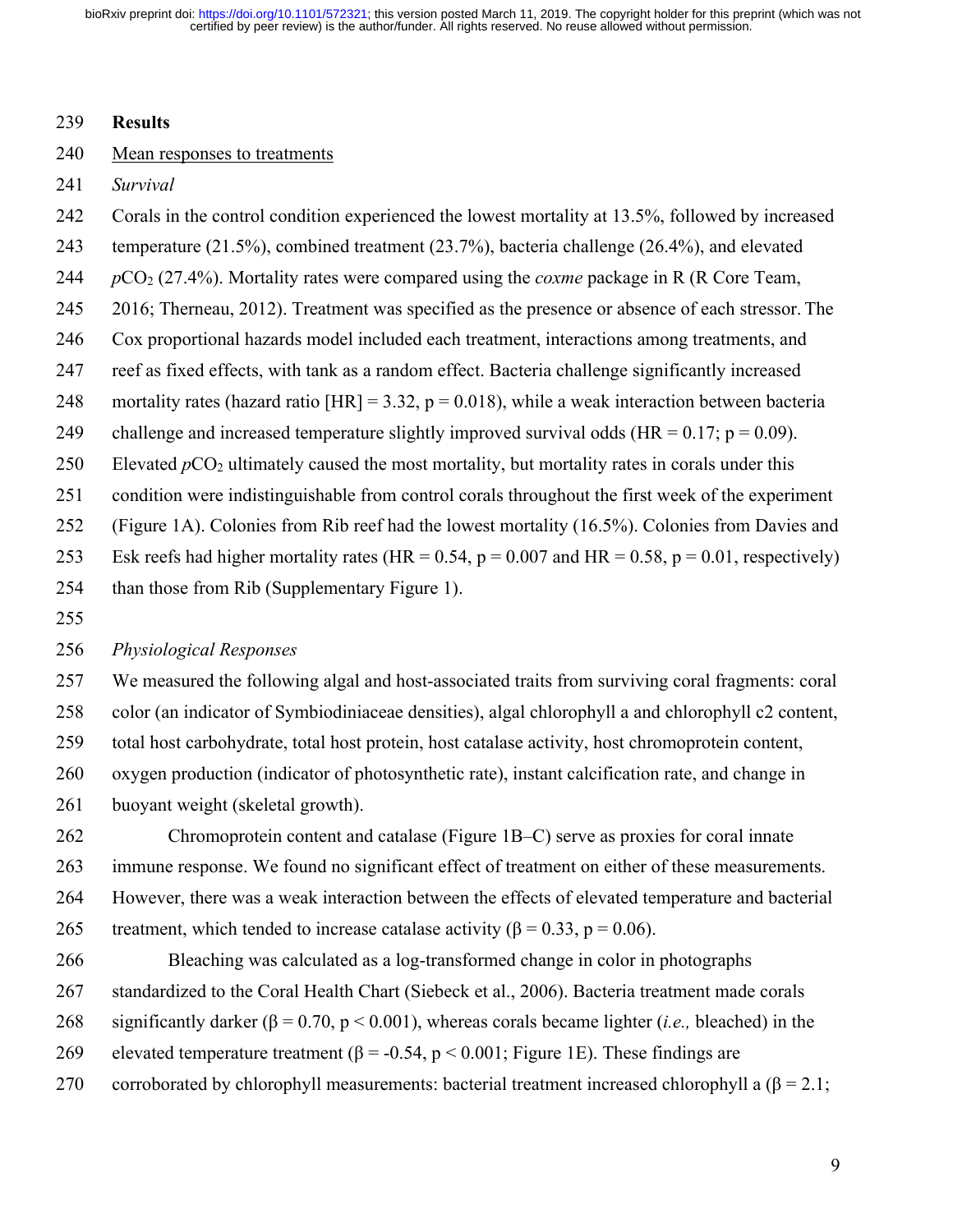- 271 p < 0.001; Figure 1F) and c2 ( $\beta$  = 1.0, p = 0.001; Figure 1G) content in the algal fraction of the 272 coral tissue. Bacteria treatment increased the carbohydrate content in the coral host tissues (β = 273 0.73, p < 0.001; Figure 1H). We also observed a weak negative interaction between elevated 274 temperature and bacterial challenge on carbohydrate content ( $\beta$  = -0.54, p = 0.059). 275 Photosynthetic and instant calcification rates were measured for a smaller subset of the 276 coral genets. As expected, the elevated temperatures reduced photosynthetic rates (β = -0.51, p < 277 0.001, Figure 1I). Coincident with improved algal traits under bacterial challenge (Figure 1E–G), 278 the bacterial treatment rescued photosynthetic rates under elevated temperatures and there was a 279 positive interaction between these two stressors ( $\beta = 0.40$ ,  $p = 0.04$ ; Figure 1I). Only the elevated 280 *p*CO<sub>2</sub> treatment affected instant calcification rates, decreasing them on average ( $\beta$  = -0.48, p = 281 0.01; Figure 1J). Buoyant weights of each fragment were measured at the beginning of the
- 282 experiment and when each fragment was removed from the experiment. Corals in the elevated
- 283 temperature treatment experienced moderately increased growth rates ( $\beta = 0.017$ ,  $p = 0.04$ ,
- 284 Figure 1K). Buoyant weights were not significantly affected by any other treatment.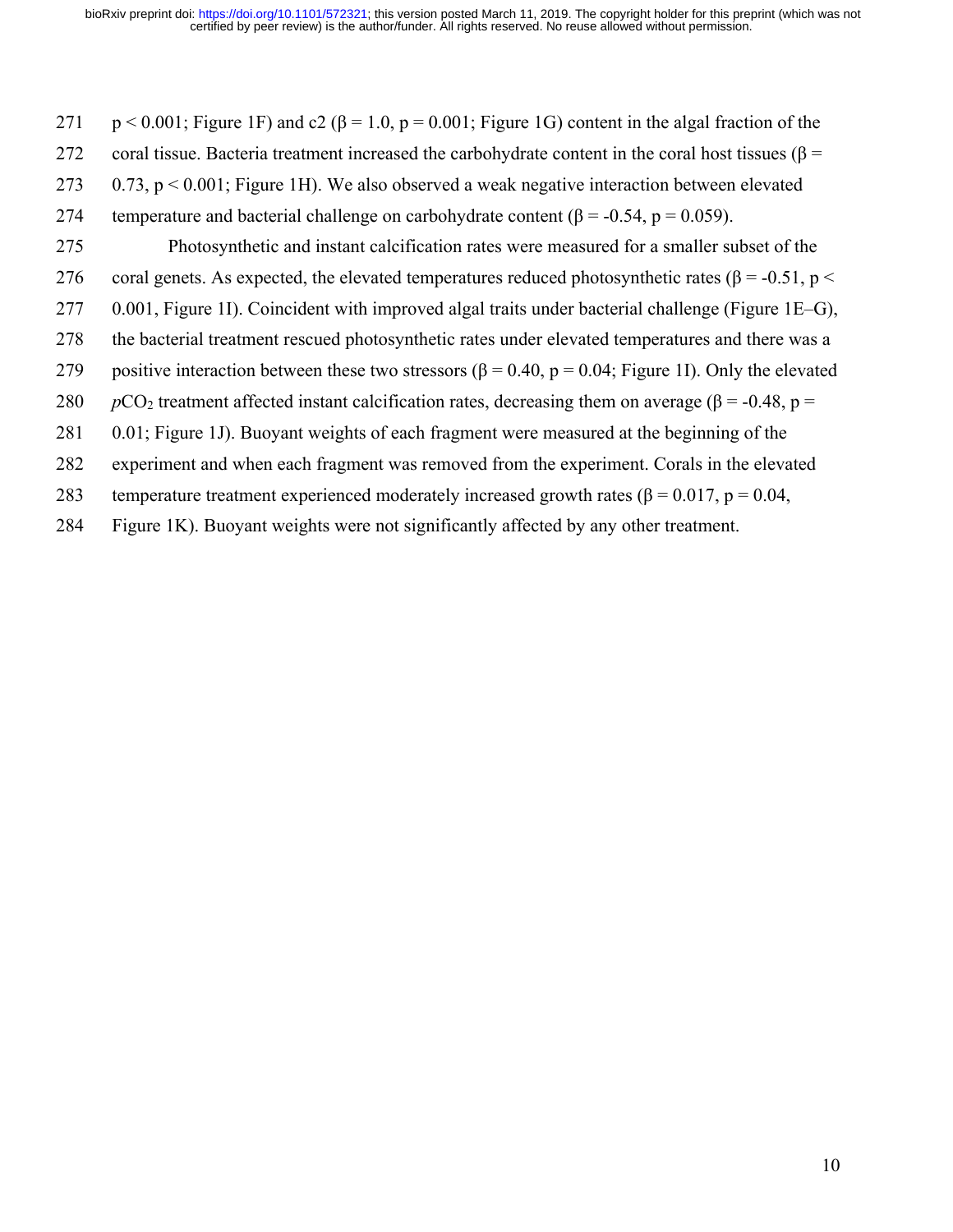certified by peer review) is the author/funder. All rights reserved. No reuse allowed without permission. bioRxiv preprint doi: [https://doi.org/10.1101/572321;](https://doi.org/10.1101/572321) this version posted March 11, 2019. The copyright holder for this preprint (which was not



286 **Figure 1: Mean responses to treatment.** (A) Survival fraction over the duration of the 287 experiment. Colors correspond to treatment (see inset key). (B–K) Box-Cox power transformed

288 trait values separated by treatment (indicated by color in legend). NS = no significant effect of

289 treatment. Asterisks indicate a significant ( $p < 0.05$ ) effect of the indicated treatment. (B)

290 Chromoprotein content  $(A_{588} \cdot \mu g$  protein<sup>-1</sup>). (C) Catalase activity  $(\Delta H_2O_2 \cdot mg$  protein<sup>-1</sup> · min<sup>-1</sup>).

(D) Total protein content (mg  $\cdot$  cm<sup>-2</sup>). (E) Coral fragment color change (final–initial score).

- 292 Chlorophyll a (F) and c2 (G) content ( $\mu$ g·cm<sup>-2</sup>). (H) Total carbohydrate (mg·cm<sup>-2</sup>). (I) Oxygen
- 293 production ( $\mu$ g O<sub>2</sub> · cm<sup>-2</sup> · min<sup>-1</sup>). (J) Instant calcification rate ( $\mu$ mol CaCO<sub>3</sub> · cm<sup>-2</sup> · min<sup>-1</sup>). (K)
- 294 Buoyant weight growth rate (%  $\Delta$  weight g · day<sup>-1</sup>).

295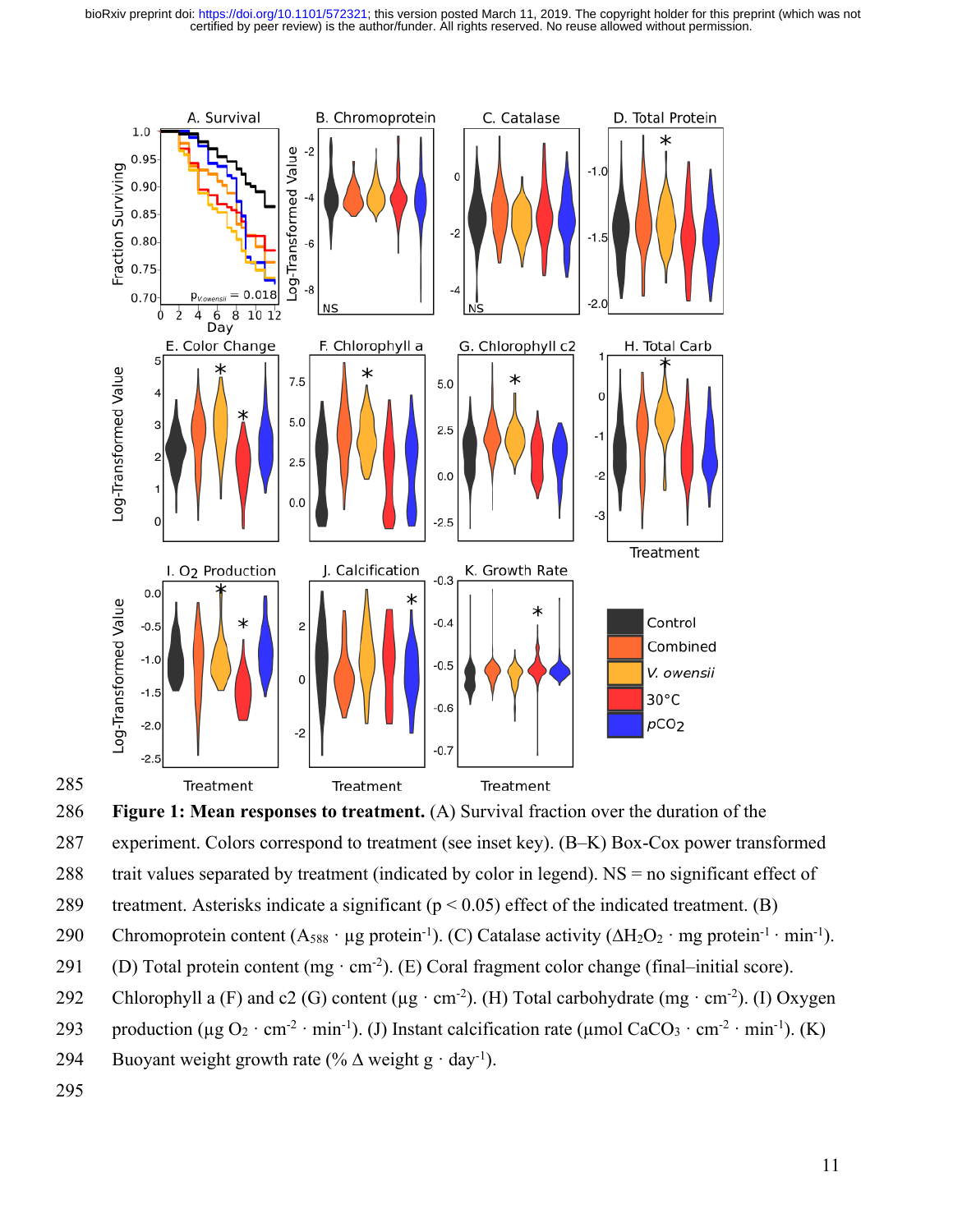#### Phenotypic space, correlations, and evolvability calculations

- The lack of synergistic treatment effects on coral fitness proxies provides encouraging evidence
- for an individual coral's capacity to resist multiple stressors. To investigate whether a population
- of corals can adapt to multiple threats, we looked for potential tradeoffs by measuring
- correlations between stressor effects across genets.
- Principal components analysis explored patterns in phenotypic space of 429 individual
- fragments (Figure 2A) with complete datasets for growth, color change, chlorophyll a,
- chlorophyll c2, chromoprotein, catalase, and survival fraction (the proportion of fragments
- surviving for the genet in each respective treatment). The first principal component explained
- 30.2% of the variation and separates samples by differential algal responses to treatment (Figure
- 2A–B). The second PC explained 16.2 % of the variation and separates samples by host immune
- enzyme responses (chromoprotein and catalase activity). Holobiont fitness metrics (growth and
- survival fraction) are projected in the third PC, which represents about 13% of the total variance
- (Figure 2C).





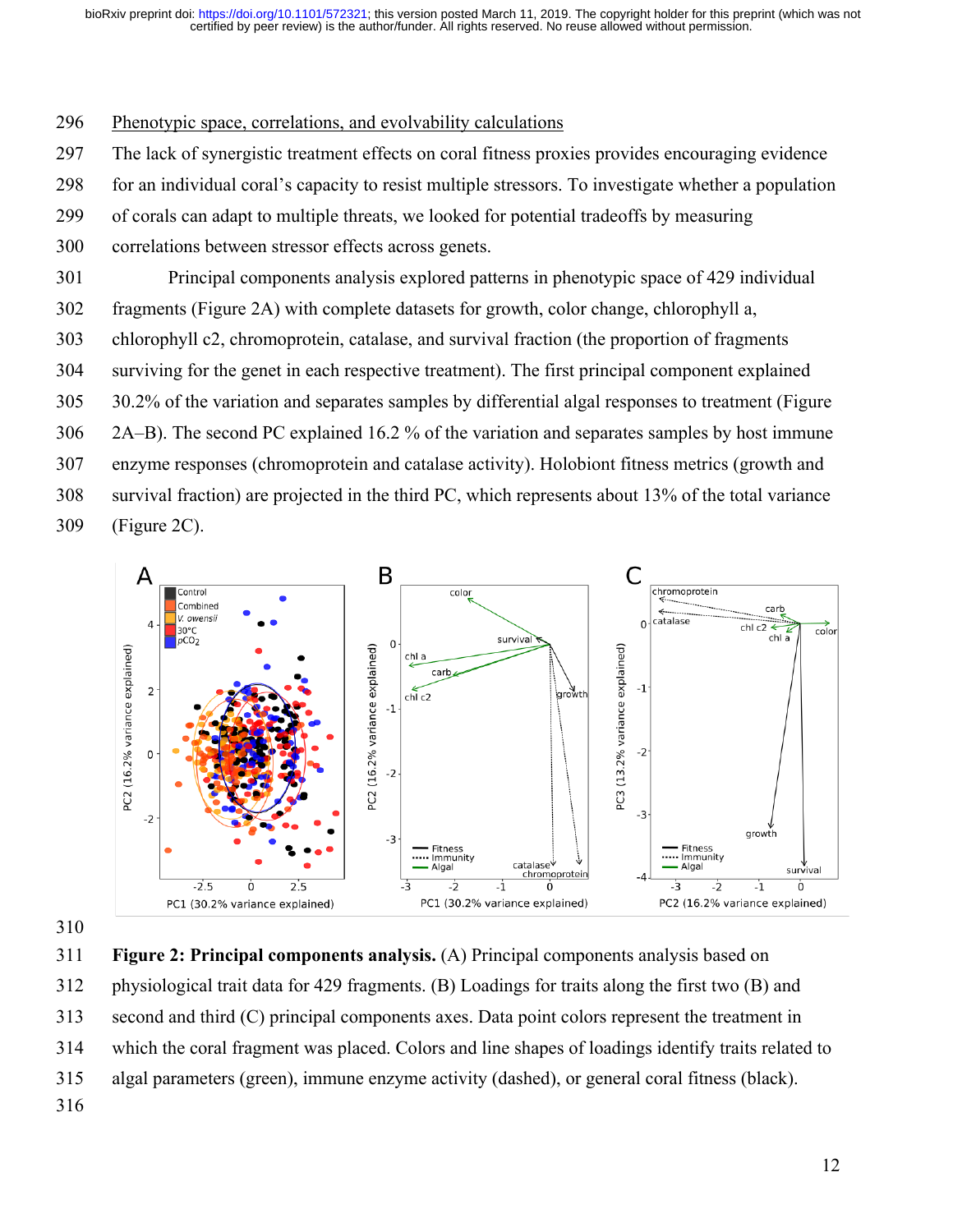We calculated Pearson correlations by genet across treatments for five traits with the most complete data and clearest link to fitness: survival fraction, growth rate, color change, chlorophyll c2 content, and total host carbohydrate (Figure 3). The correlation heatmaps show many positive and statistically significant correlations between trait pairs and very few negative correlations, none of which were statistically significant (Figure 3). Survival fractions for each genet are significantly positively correlated among treatments (Figure 3A). In other words, individuals that show high fitness characteristics under one stressor also perform well under other stressors.



**Figure 3:** Pearson correlation heatmaps based on scaled average (A) survival fraction, (B)

growth rate, (C) color change, (D) chlorophyll c2 content, and (E) carbohydrate content for 39

genets. Colored bars indicate the treatment measurement. Colors within the heatmap squares

represent the magnitude and direction of the Pearson correlation according to the key. Significant

- (p < 0.05) correlations are indicated with asterisks.
-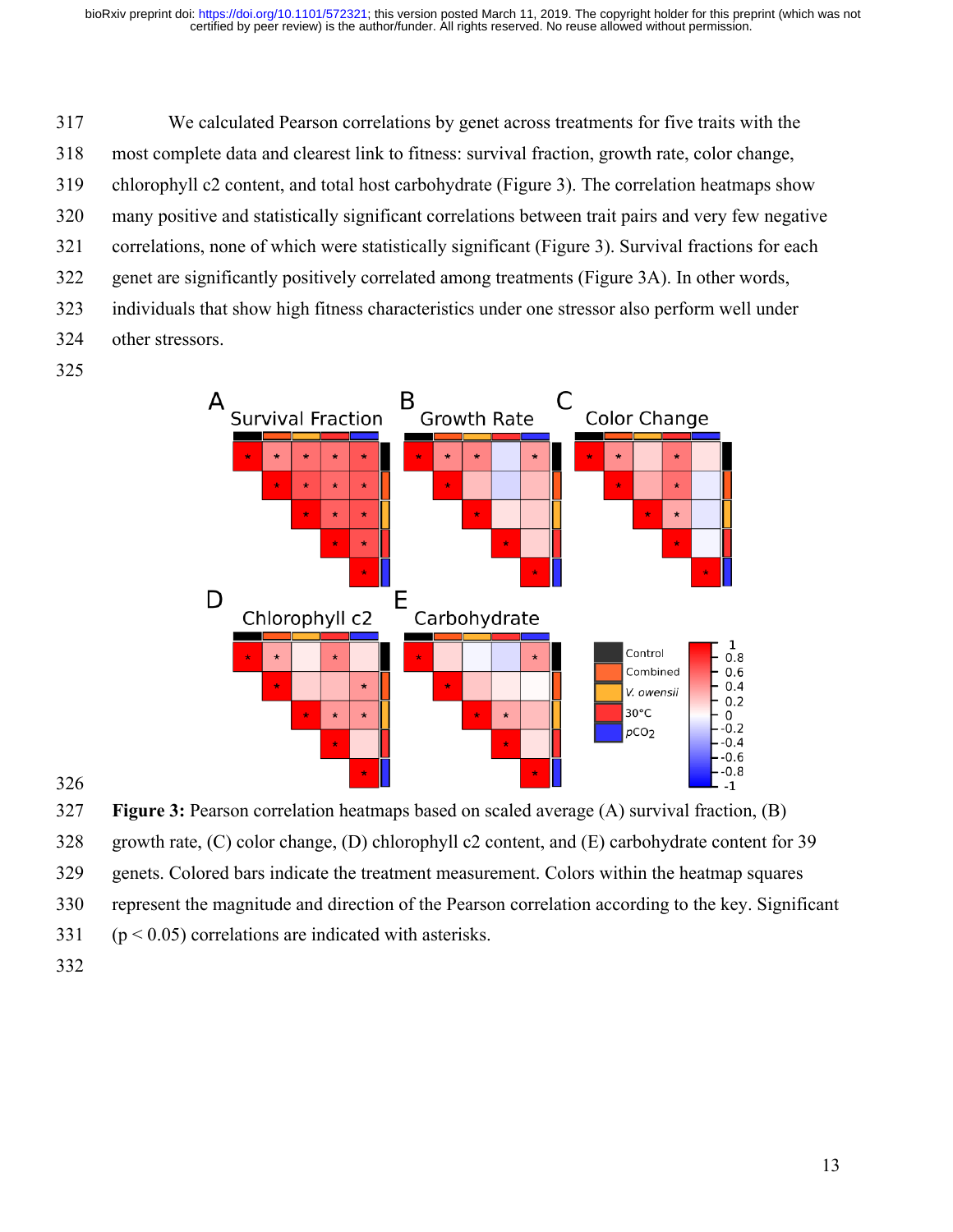Pairwise comparisons do not adequately capture the overall genetic covariance of traits in

the population. To further explore the evolvability of these traits, we constructed a genetic

variance–covariance matrix (**G** matrix) by selecting four traits that describe various aspects of

host and symbiont fitness: color change, weight gain, chlorophyll c2 content, and carbohydrate

content. All genetic correlations between these traits were positive (Figure 4A).



 **Figure 4:** (A) Left: Genetic variance–covariance matrix for four fitness traits across five treatments in 39 genets. The color in the inset key and number within each box quantifies trait variances (diagonal elements) and covariances between paired traits (off-diagonal elements). Bold font denotes significant associations. Right: Selection gradient (β), a vector of partial 343 regression coefficients for each trait on survival. (B) Changes in trait means  $(\Delta Z)$  per unit of selection for higher survival under multiple stressors. Each stacked bar is composed of the direct effect of selection on the trait and effects of selection on each of the genetically correlated traits. 

 In multivariate trait space, the response of a trait to selection may deviate from the direction of selection due to influences of genetically associated traits. Depending on the shape of genetic variance–covariance matrix (**G** matrix) and selection strength on individual traits, fitness traits may or may not be able to evolve in concert. To investigate this issue in our coral, we calculated a selection gradient (a vector of partial regression coefficients standardized to unit length) by 352 regressing the four traits against binomial survival  $(1 =$  fragment survived;  $0 =$  fragment died). All selection coefficients were positive (Figure 4A), although only growth was significantly 354 associated with survival ( $p < 0.001$ ). We then applied the multivariate breeder's equation to estimate how trait values would change given our **G** matrix and selection for higher survival under moderate stressors (Figure 4B). Since all selection coefficients and covariances were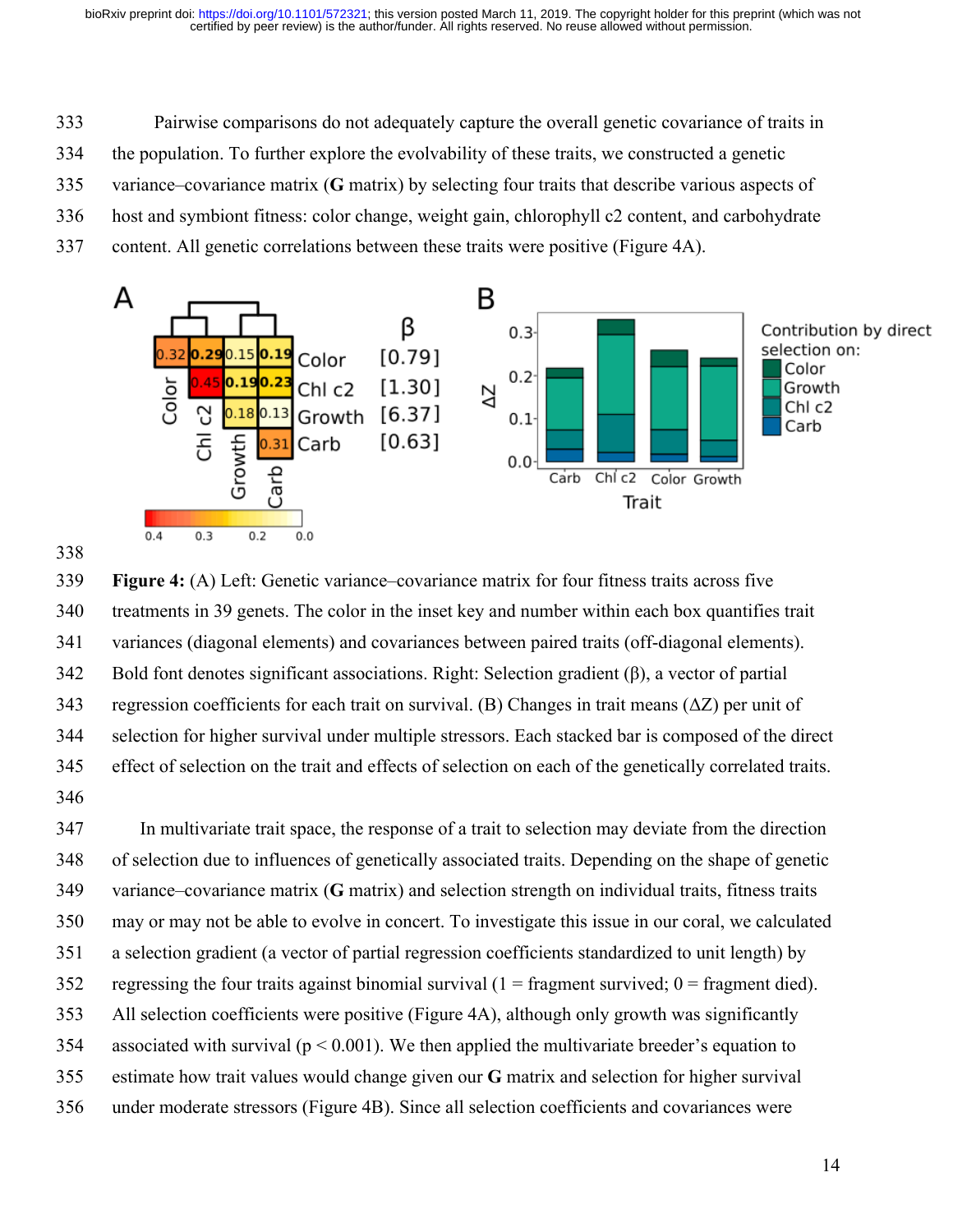positive, the change in every trait over one generation was also positive (Figure 4B). This result

implies that fitness traits should be able to co-evolve together and moreover, reinforce each

other's evolution, *i.e*., corals with high survival rates would also tend to produce offspring with

increased growth rates, carbohydrate content, Symbiodiniaceae densities, and chlorophyll

content under different stressors.

 To demonstrate this reinforcement effect, we decomposed the total predicted change in each trait (the total height of each bar in Figure 4B) into the contribution of selection directly on that trait or on the three covarying traits. For example, a predicted increase in chlorophyll c2 content is mostly driven by selection on growth rate, which is more strongly correlated with survival and is genetically correlated with chlorophyll c2 content (Figure 4A). The model predicts less improvement in color (a proxy of algal symbiont density) and host carbohydrate content because these traits covary less with growth rate and are not themselves strongly associated with survival (Figure 4A).

## **Discussion**

Mean effects of single and combined stressors

 Each experimental treatment largely resulted in the expected mean response. Elevated temperatures reduced algal parameters (Symbiodiniaceae densities, chlorophyll a and c2 content), analogous to a natural coral bleaching event. Bacterial challenge resulted in the development of lesions, but also caused an unexpected increase in algal traits. Although a meta- analysis of coral stress responses predicted that most stressors act synergistically (Ban, Graham, & Connolly, 2014) and other empirical studies have documented compromised coral immunity and increased prevalence of coral disease concurrent with thermal stress (Palmer, 2018; Selig et al., 2007), we did not observe detrimental interactive effects of the combined challenge. In fact, the combination of treatments tended to improve holobiont health relative to a single stress. For example, bacterial challenge alone caused more mortality than the combined treatment (Figure 1A). A tempting hypothesis to explain this phenomenon is that elevated temperature exposure prior to pathogen exposure primed the coral's stress response system to mitigate oxidative stress associated with launching an innate immune response (Lu, Wang, & Liu, 2015).

 We also saw that coral bleaching was minimized in the combined treatment relative to thermal stress alone (Figure 2A), possibly as a result of heterotrophic feeding (Bourne, Morrow, & Webster, 2016): both coral host and algal symbiont had access to extra nutrients (bacterial inoculations triply washed in sterile seawater) in the combined treatment. Further supporting this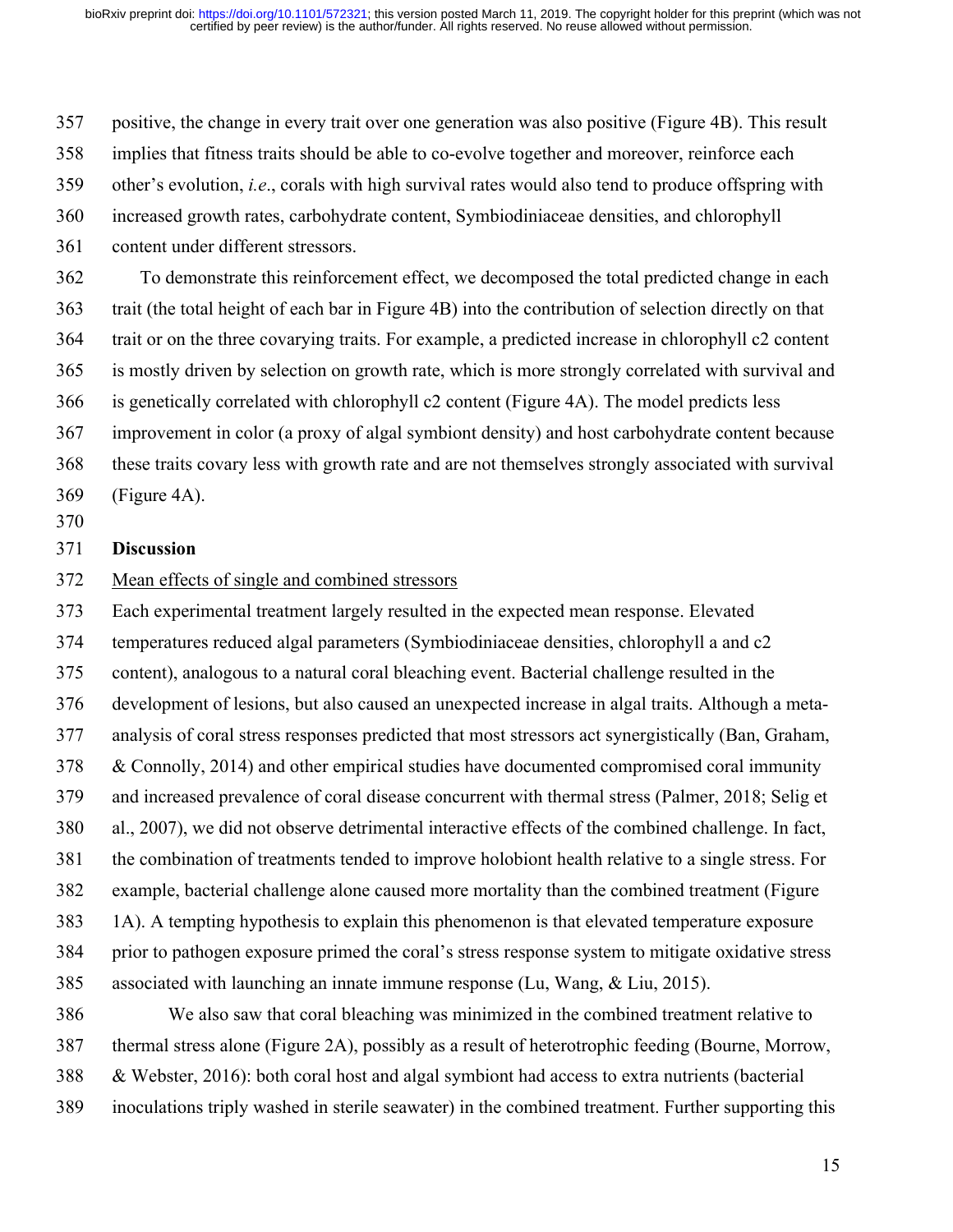hypothesis is the unexpected observation of increased algal traits in the bacteria-only treatment.

Reef-building corals feed on bacteria (Houlbrèque & Ferrier-Pagès, 2009) which could act as a

beneficial nutrient source to encourage algal productivity (Rädecker, Pogoreutz, Voolstra,

Wiedenmann, & Wild, 2015; Sawall, Al-Sofyani, Banguera-Hinestroza, & Voolstra, 2014).

Heterotrophic compensation has been investigated as a method by which corals withstand

extended bleaching events (Baumann, Grottoli, Hughes, & Matsui, 2014; Grottoli, Rodrigues, &

Palardy, 2006; Hughes & Grottoli, 2013), but the capacity for heterotrophic feeding to prevent

- bleaching deserves more attention.
- 

# Best performing genets tolerate multiple stressors

 Pairwise correlations of trait values in each treatment revealed mostly positive associations across all genets. Importantly, survival rates were significantly positively correlated under most 402 treatments (Figure 2 and Figure S2), indicating the absence of tradeoffs with respect to an individual's ability to withstand different disturbances. Individuals that could survive one stressful condition tended to be able to manage other stressors as well. There were a few exceptions involving Symbiodiniaceae: color under bacterial challenge was negatively correlated with survival under bacterial challenge or under thermal stress, and also negatively correlated with growth under control conditions and under bacterial challenge. Again, Symbiodiniaceae density measurements in corals exposed to *Vibrio* in this experiment may reflect the ability of a coral to improve algal traits due to bacteria presence as a result of increased heterotrophic feeding.

 Given the drastically different phenotypic responses to each stressor applied in this study (*e.g*., symbiont expulsion *vs*. tissue loss), it is reasonable to expect to observe tradeoffs in a coral's ability to manage each challenge. Presumably these unique stressors require the coral to employ distinct molecular response mechanisms, which come at a metabolic cost. This study cannot offer a mechanism to explain the positive associations in stress tolerances observed in these corals, but the literature offers promising areas for further investigation. In corals, the oxidative theory for bleaching under thermal stress posits that ROS accumulation damages cells and triggers symbiont expulsion (Lesser, 1997). ROS are also produced in response to immune challenges to exert antimicrobial activity and stimulate immune signaling pathways (Bogdan, Röllinghoff, & Diefenbach, 2000). Innate immune activation limits pathogen growth but also poses immunopathological risk to the host; thus, a maximal immune response is not always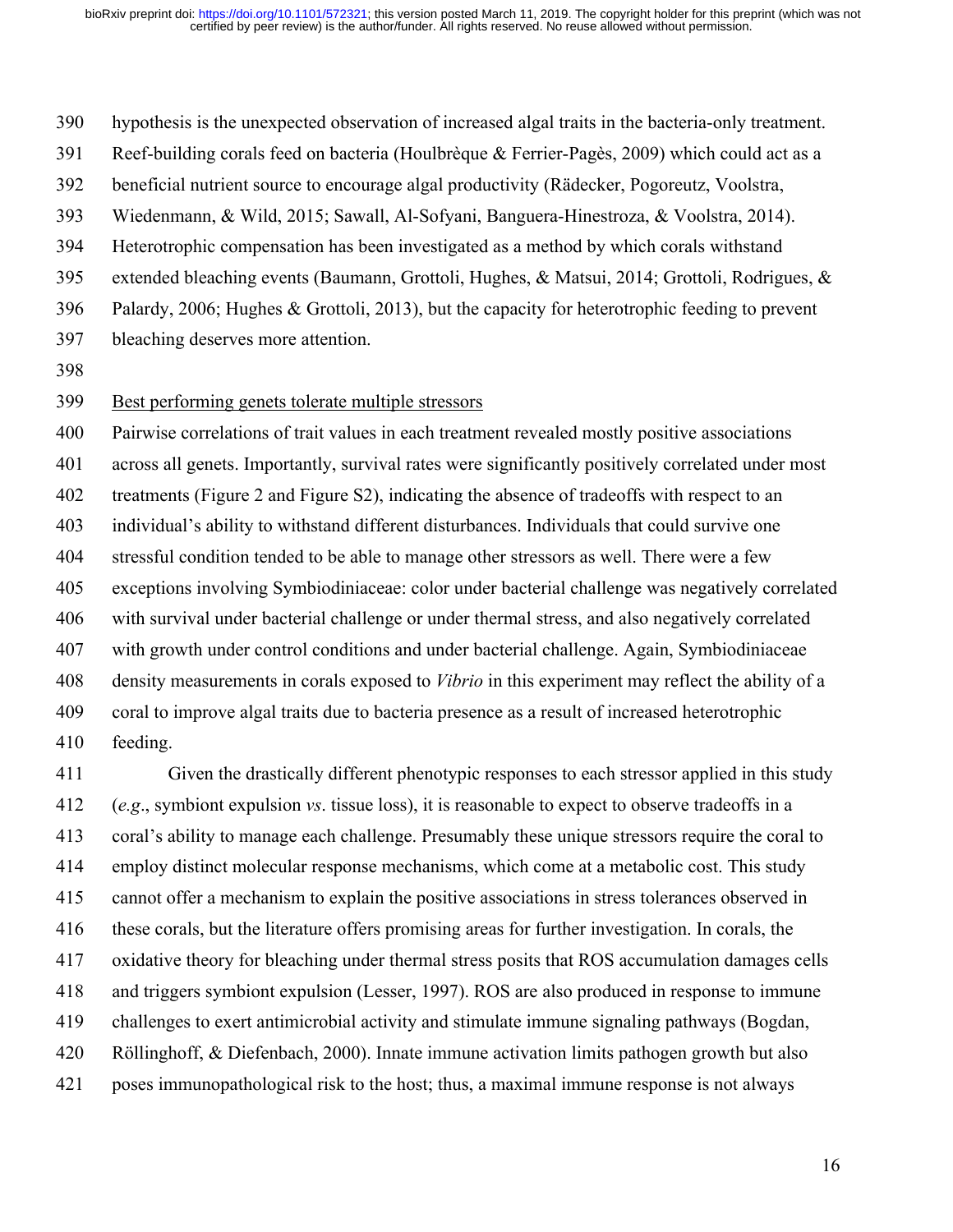optimal (Viney, Riley, & Buchanan, 2005) and antioxidant mitigation of self-harm is necessary 423 for survival (Knight, 2000). Elevated  $pCO<sub>2</sub>$  has also been shown to trigger oxidative stress in corals (Davies, Marchetti, Ries, & Castillo, 2016) and oysters (Tomanek, Zuzow, Ivanina, Beniash, & Sokolova, 2011). Given the critical role of managing oxidative stress in responses to 426 thermal stress, elevated  $pCO_2$ , and bacterial challenge, the robustness of a coral's antioxidant defense system to prevent self-harm may underlie tolerance to all three of these stressors. A recent study in rice identified an allele of the transcription factor Ideal Plant Architecture 1 (IPA1) that simultaneously confers improved growth and immune function by toggling between phosphorylation states that drive expression in distinct subsets of gene targets (Wang et al., 2018). Future studies should critically evaluate the nature of shared pathways in coral stress responses. Another consideration is the contribution of the algal symbiont towards holobiont health. In this study, colonies primarily hosted *Cladocopium* symbionts almost exclusively), but also

contained lower abundances of *Brevolium*, *Durusdinium*, and/or *Gerakladinium* symbionts

(<0.1% of the total community) (Howe et al., submitted). Notably, one colony contained a larger

proportion of *Durusdinium* and was among the worst performing colonies in this experiment.

Though we do not observe a clear contribution of any one symbiont type on overall host health

in this study, as other studies have demonstrated (Rouzé, Lecellier, Saulnier, & Berteaux-

Lecellier, 2016; Silverstein, Cunning, & Baker, 2017), future studies should continue to

investigate how algal symbionts modify coral responses to environmental stressors.

Positive genetic associations of fitness traits suggest holobiont adaptability

Multivariate analyses describe how fitness traits may change under directional selection. The

variance–covariance structure estimated in this study indicates that our focal species possesses

the genetic heterogeneity and flexibility to respond to multiple selective pressures. The positive

genetic covariances between four traits associated with holobiont fitness (growth,

Symbiodiniaceae density, chlorophyll c2 content, and total carbohydrate content) argue for

reinforced evolution of all traits (Figure 4). Growth rate is most strongly associated with survival

under climate change stressors and therefore would evolve rapidly due to direct selection

pressure. Although directional selection is weaker for other traits (algal density, carbohydrate

content, and chlorophyll c2 content), genetic correlation with growth rate would result in their

increases as well. However, it is important to note that our experiment cannot disentangle genetic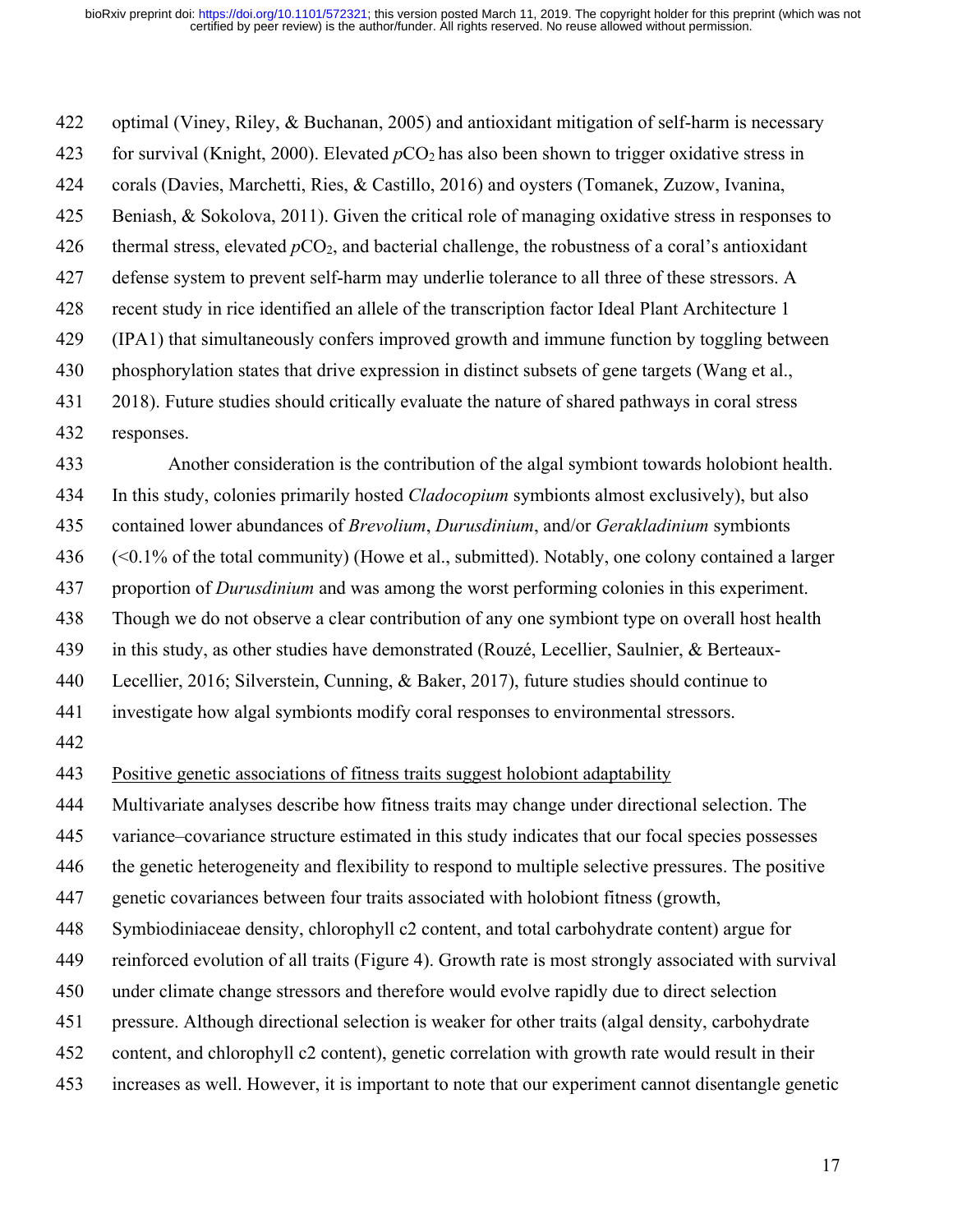associations that are due to host, symbiont, or their specific combination. Our conclusions

regarding the effect of selection on fitness traits would hold only if genetic interactions between

- host and symbiont do not contribute much to fitness trait variation (*i.e*., if most of the trait
- variance is attributable to a simple sum of variances due to host and symbiont). More research on
- study systems where holobiont genetic composition can be manipulated (*e.g*., coral recruits) is
- necessary to resolve this issue.
- 

# Considerations for future reefs

 The management implications of these findings are two-fold. Firstly, adaptive processes should not be ignored in ecological climate modeling. Dire estimates for future coral cover are often derived from experiments in which a coral from today is placed under conditions predicted decades into the future (Okazaki et al., 2017). *A. millepora* can reach reproductive maturity as early as three-years after fertilization (Baria, dela Cruz, Villanueva, & Guest, 2012) and thus, modeling strategies based on end-of-the-century climate scenarios ignore dozens of generations of potential adaptive evolution. Our results suggest that this adaptation can proceed because coral fitness traits tend to reinforce, rather than constrain, adaptation toward improved fitness under multiple environmental challenges. Secondly, our results should be taken into account during efforts to spread adaptive genetic variation by propagating, translocating, and breeding genets that have survived a natural stress event, although latent effects of the stress event may impact thermal tolerance into the future. Regardless of the method used to select broodstock for coral reseeding, our results strongly suggest that colonies should be selected for restoration in a manner that does not jeopardize corals' natural ability to adapt, for example through a narrowing of the gene pool. In the absence of severe bottlenecks in genetic diversity, natural selection will continue selecting for corals that thrive despite multiple harassments brought about by climate change. However, this adaptation will only proceed if reproduction is maintained under increasingly hostile conditions and until adaptive genetic variation starts running out (Matz et al., 2018), and therefore our findings should not undermine the critical urgency to limit anthropogenic climate change.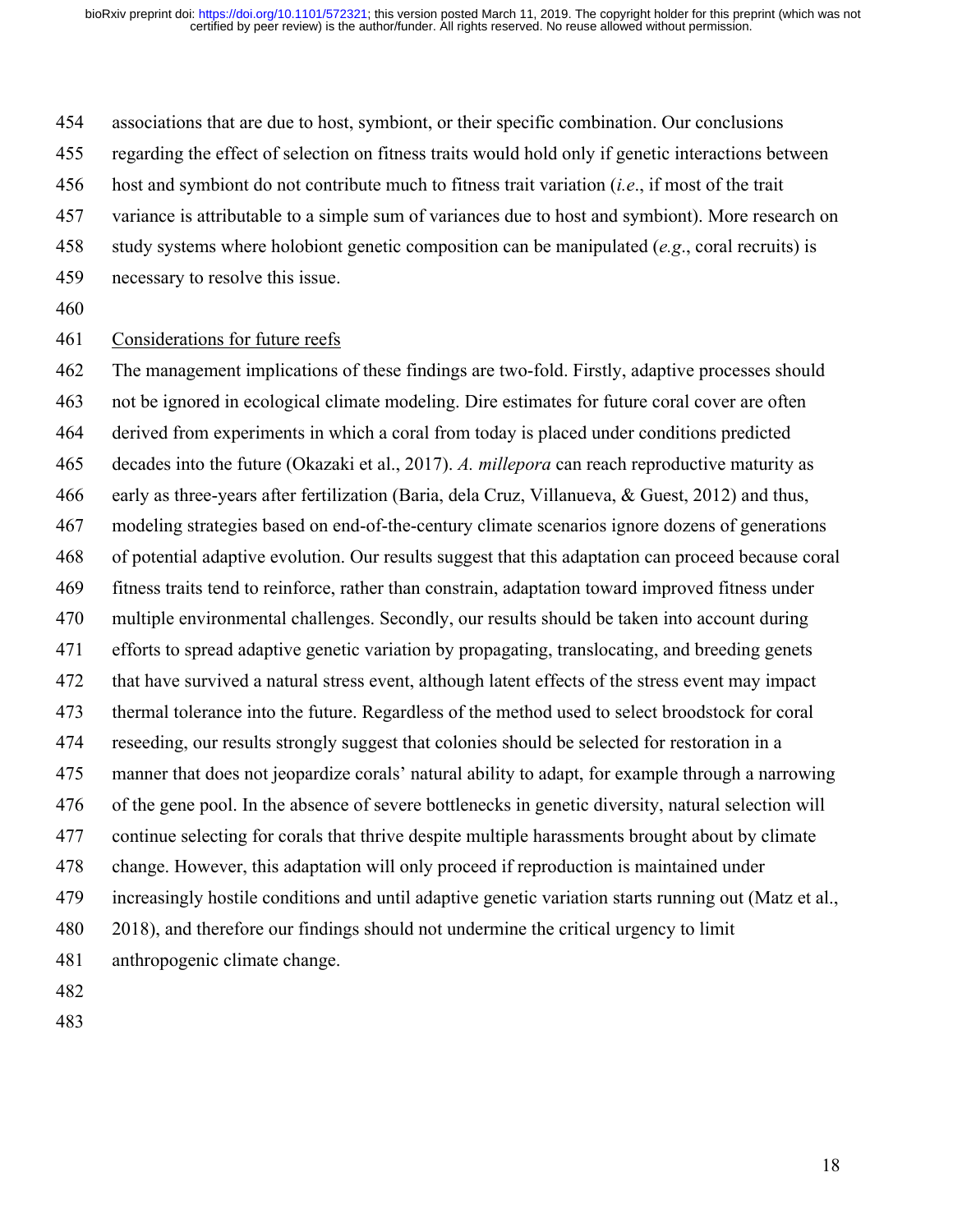#### **Acknowledgements**

- We would like to thank the staff of AIMS research vessel the RV Cape Ferguson and the
- National Sea Simulator for assistance with coral colony collection and experiments. This work
- was supported by funding provided by AIMS to LBK and CDK, NSF DBI-1401165 to CDK.
- The collections were supported by a permit from the Great Barrier Reef Marine Park Authority
- permit numbers G11/34671.1 and G14/37318.1.
- 

## **References**

- Andersson, A. J., & Gledhill, D. (2012). Ocean Acidification and Coral Reefs: Effects on Breakdown, Dissolution, and Net Ecosystem Calcification. *Annual Review of Marine*
- *Science*, *5*(1), 321–348. https://doi.org/10.1146/annurev-marine-121211-172241
- Ban, S. S., Graham, N. A. J., & Connolly, S. R. (2014). Evidence for multiple stressor
- interactions and effects on coral reefs. *Global Change Biology*, *20*(3), 681–697. https://doi.org/10.1111/gcb.12453
- Baria, M. V. B., dela Cruz, D. W., Villanueva, R. D., & Guest, J. . (2012). Spawning of Three-
- Year-Old Acropora Millepora Corals Reared From Larvae In Northwestern Philippines. *Bulletin of Marine Science*, *88*(1), 61–62.
- https://doi.org/http://dx.doi.org/10.5343/bms.2011.1075 doi:10.5343/
- Baumann, J., Grottoli, A. G., Hughes, A. D., & Matsui, Y. (2014). Photoautotrophic and
- heterotrophic carbon in bleached and non-bleached coral lipid acquisition and storage.
- *Journal of Experimental Marine Biology and Ecology*, *461*, 469–478.
- https://doi.org/10.1016/j.jembe.2014.09.017
- Baums, I. B., Devlin-Durante, M. K., Polato, N. R., Xu, D., Giri, S., Altman, N. S., … Boulay, J.
- N. (2013). Genotypic variation influences reproductive success and thermal stress tolerance
- in the reef building coral, Acropora palmata. *Coral Reefs*, *32*(3), 703–717.
- https://doi.org/10.1007/s00338-013-1012-6
- Bay, R. A., Rose, N. H., Logan, C. A., & Palumbi, S. R. (2017). Genomic models predict
- successful coral adaptation if future ocean warming rates are reduced. *Science Advances*,
- *3*(11), 1–10. https://doi.org/10.1126/sciadv.1701413
- Beer, S., Loya, Y., Winters, G., Holzman, R., & Blekhman, A. (2009). Photographic assessment
- of coral chlorophyll contents: Implications for ecophysiological studies and coral
- monitoring. *Journal of Experimental Marine Biology and Ecology*, *380*(1–2), 25–35.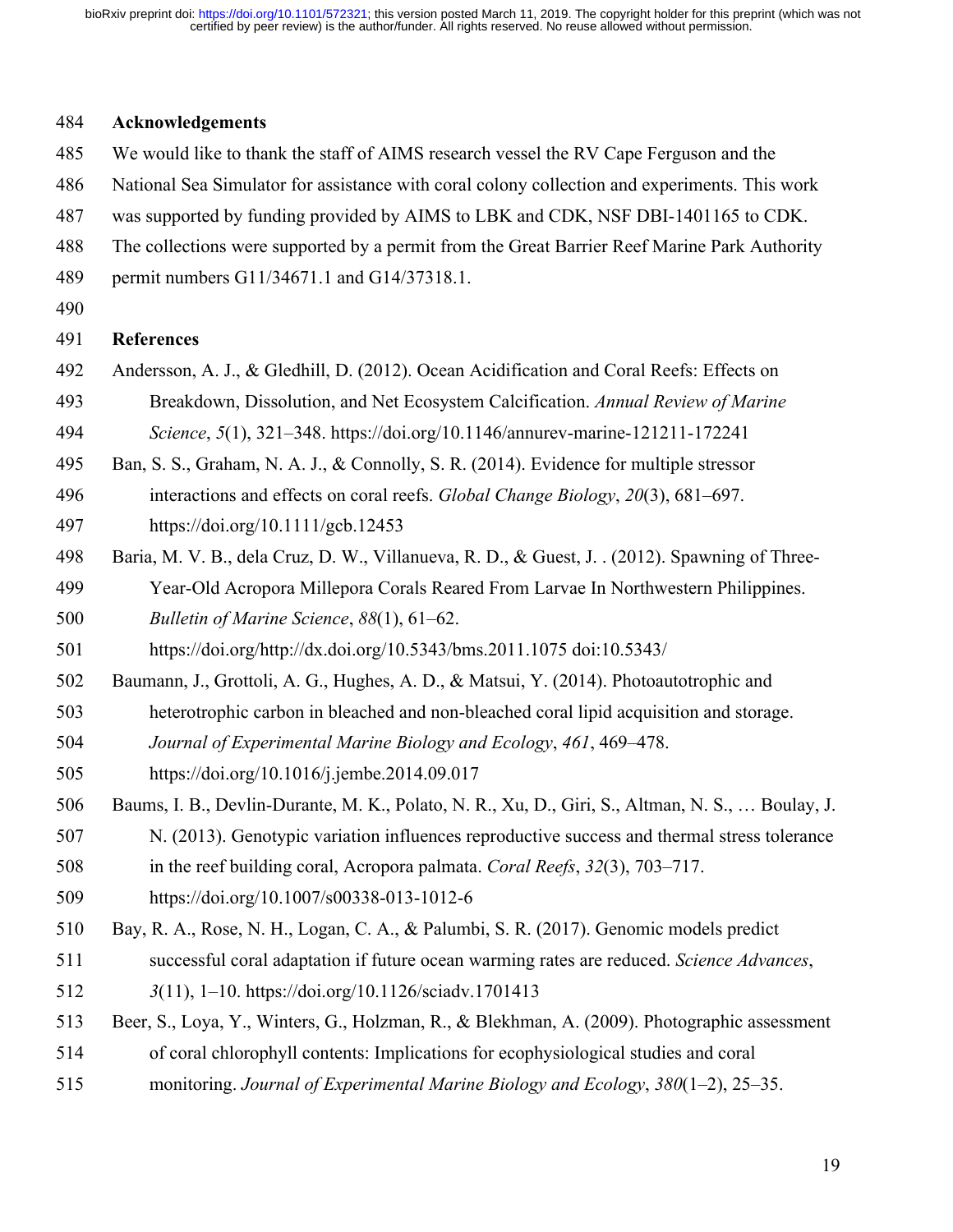https://doi.org/10.1016/j.jembe.2009.09.004

 Ben-Haim, Y. (2003). Vibrio coralliilyticus sp. nov., a temperature-dependent pathogen of the coral Pocillopora damicornis. *International Journal of Systematic and Evolutionary* 

*Microbiology*, *53*(1), 309–315. https://doi.org/10.1099/ijs.0.02402-0

- Bogdan, C., Röllinghoff, M., & Diefenbach, A. (2000). The role of nitric oxide in innate immunity. *Immunological Reviews*, *173*(1), 17–26. https://doi.org/10.1034/j.1600-
- 065X.2000.917307.x
- Bourne, D. G., Morrow, K. M., & Webster, N. S. (2016). Insights into the Coral Microbiome: Underpinning the Health and Resilience of Reef Ecosystems. *Annual Review of*

*Microbiology*, *70*(1), 317–340. https://doi.org/10.1146/annurev-micro-102215-095440

- Burriesci, M. S., Raab, T. K., & Pringle, J. R. (2012). Evidence that glucose is the major
- transferred metabolite in dinoflagellate-cnidarian symbiosis. *The Journal of Experimental Biology*, *215*(Pt 19), 3467–77. https://doi.org/10.1242/jeb.070946
- Davies, S. W., Marchetti, A., Ries, J. B., & Castillo, K. D. (2016). Thermal and pCO2 Stress Elicit Divergent Transcriptomic Responses in a Resilient Coral. *Frontiers in Marine Science*, *3*. https://doi.org/10.3389/fmars.2016.00112
- Dixon, G. B., Davies, S. W., Aglyamova, G. A., Meyer, E., Bay, L. K., & Matz, M. V. (2015). Genomic determinants of coral heat tolerance across latitudes. *Science*, *348*, 1460–1462.
- Fox, J., & Weisberg, S. (2001). An R Companion to Applied Regression, Second Edition.
- Grottoli, A. G., Rodrigues, L. J., & Palardy, J. E. (2006). Heterotrophic plasticity and resilience
- in bleached corals. *Nature*, *440*(7088), 1186–1189. https://doi.org/10.1038/nature04565
- Hadfield, J. D. (2010). MCMC methods for multi-response generalized linear mixed models: the MCMCglmm R package. *Journal of Statistical Software*, *33*(2), 1–22.
- https://doi.org/10.1002/ana.22635
- Hoegh-Guldberg, O., Mumby, P. J., Hooten, A. J., Steneck, R. S., Greenfield, P., Gomez, E., …
- Hatziolos, M. E. (2007). Coral Reefs Under Rapid Climate Change and Ocean Acidification. *Science*, *318*, 1737–1742.
- Houlbrèque, F., & Ferrier-Pagès, C. (2009). Heterotrophy in tropical scleractinian corals. *Biological Reviews*, *84*(1), 1–17. https://doi.org/10.1111/j.1469-185X.2008.00058.x
- Hughes, A. D., & Grottoli, A. G. (2013). Heterotrophic compensation: A possible mechanism for
- resilience of coral reefs to global warming or a sign of prolonged stress? *PLoS ONE*, *8*(11),
- 1–10. https://doi.org/10.1371/journal.pone.0081172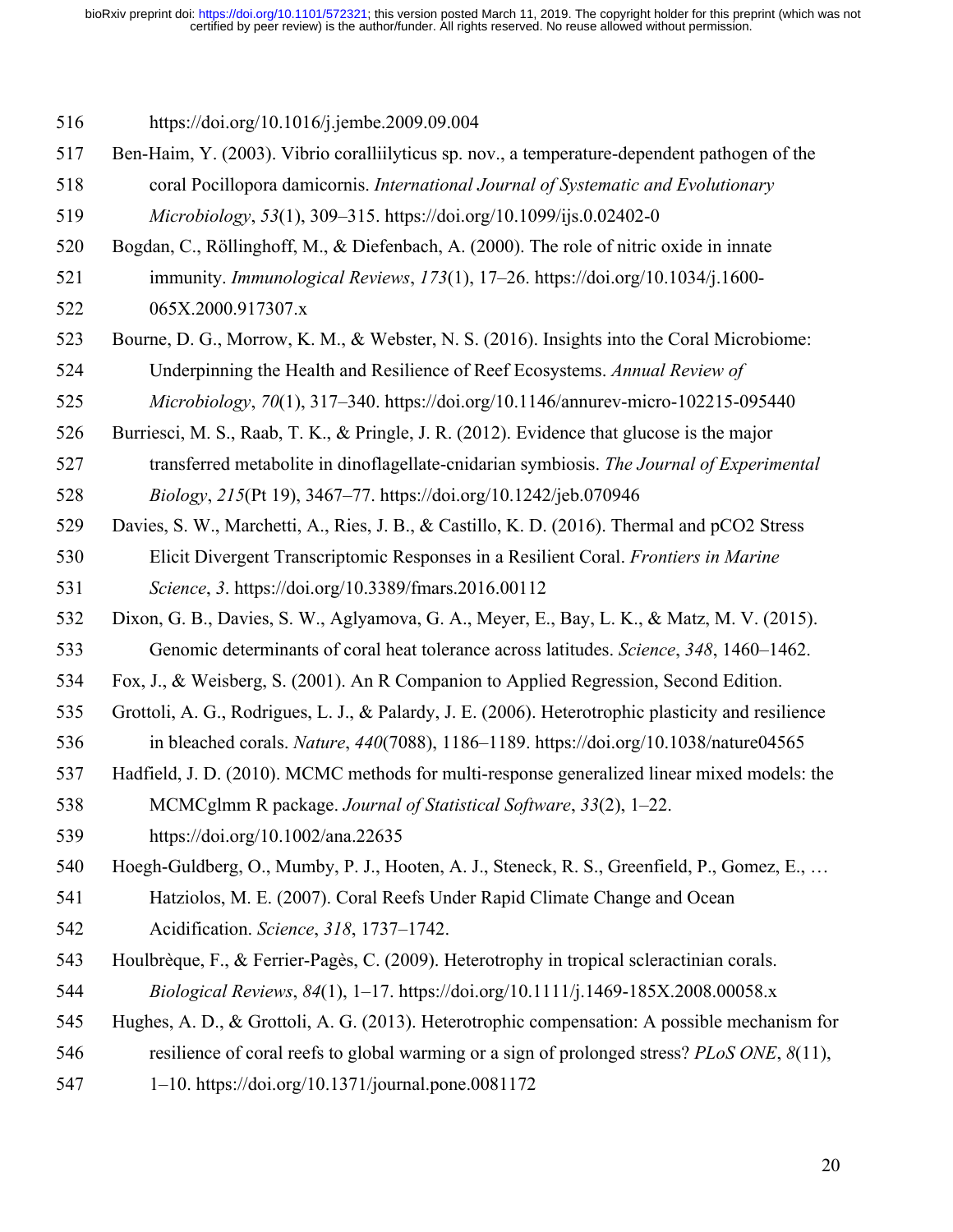- Jeffrey, S., & Haxo, H. (1968). Photosynthetic pigments of symbiotic dinoflagellates
- (zooxanthellae) from corals and clams. *Biological Bulletin*, *135*, 149–165.
- Kenkel, C. D., Setta, S. P., & Matz, M. V. (2015). Heritable differences in fitness-related traits
- among populations of the mustard hill coral, Porites astreoides. *Heredity*, *115*(6), 509–516. https://doi.org/10.1038/hdy.2015.52
- Knight, J. A. (2000). Review: Free radicals, antioxidants, and the immune system. *Annals of Clinical and Laboratory Science*, *30*(2), 145–158.
- Lande, R., & Arnold, S. (1983). The measurement of selection on correlated characters. *Evolution*. https://doi.org/10.2307/2408842
- Lesser, M. (1997). Oxidative stress causes coral bleaching during exposure to elevated
- temperatures. *Coral Reefs*, *16*(3), 187–192. https://doi.org/10.1007/s003380050073
- Lesser, M. (2006). Oxidative stress in marine environments: Biochemistry and Physiological Ecology. *Annual Review of Physiology*, *68*, 253–278.
- Logan, C. A., Dunne, J. P., Eakin, C. M., & Donner, S. D. (2014). Incorporating adaptive responses into future projections of coral bleaching. *Global Change Biology*, *20*(1), 125– 139. https://doi.org/10.1111/gcb.12390
- Lu, X., Wang, C., & Liu, B. (2015). The role of Cu/Zn-SOD and Mn-SOD in the immune
- response to oxidative stress and pathogen challenge in the clam Meretrix meretrix. *Fish and Shellfish Immunology*, *42*(1), 58–65. https://doi.org/10.1016/j.fsi.2014.10.027
- Makino, A., Yamano, H., Beger, M., Klein, C. J., Yara, Y., & Possingham, H. P. (2014). Spatio-
- temporal marine conservation planning to support high-latitude coral range expansion under climate change. *Diversity and Distributions*, *20*(8), 859–871.
- https://doi.org/10.1111/ddi.12184
- Marubini, F., Ferrier-Pages, C., & Cuif, J. P. (2003). Suppression of skeletal growth in
- scleractinian corals by decreasing ambient carbonate-ion concentration: A cross-family
- comparison. *Proceedings of the Royal Society B: Biological Sciences*, *270*(1511), 179–184. https://doi.org/10.1098/rspb.2002.2212
- Masuko, T., Minami, A., Iwasaki, N., MajimaT, Nishimura, S., & Lee, Y. (2005). Carbohydrate analysis by a phenol-sulfuric acid method in a microplate fomat. *Analytical Biochemistry*, *339*(1), 69–72.
- Matz, M. V., Treml, E. A., Aglyamova, G. V., & Bay, L. K. (2018). Potential and limits for rapid genetic adaptation to warming in a Great Barrier Reef coral. *PLoS Genetics*, *14*(4), 1–19.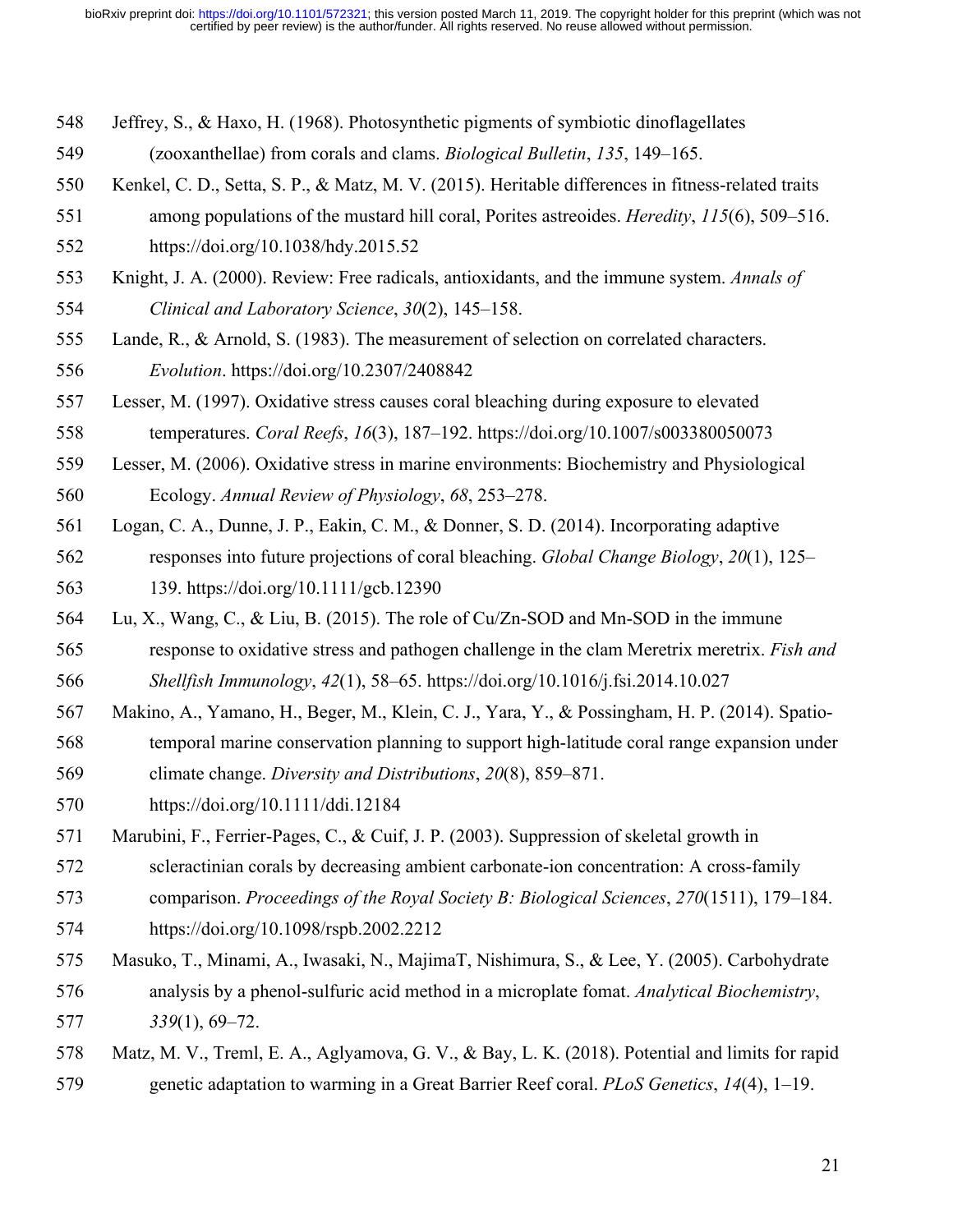https://doi.org/10.1371/journal.pgen.1007220

- Maynard, J., Van Hooidonk, R., Eakin, C. M., Puotinen, M., Garren, M., Williams, G., …
- Harvell, C. D. (2015). Projections of climate conditions that increase coral disease
- susceptibility and pathogen abundance and virulence. *Nature Climate Change*, *5*(7), 688–

694. https://doi.org/10.1038/nclimate2625

- Mithöfer, A., Schulze, B., & Boland, W. (2004). Biotic and heavy metal stress response in
- plants: Evidence for common signals. *FEBS Letters*, *566*(1–3), 1–5.
- https://doi.org/10.1016/j.febslet.2004.04.011
- Okazaki, R. R., Towle, E. K., van Hooidonk, R., Mor, C., Winter, R. N., Piggot, A. M., …
- Langdon, C. (2017). Species-specific responses to climate change and community
- composition determine future calcification rates of Florida Keys reefs. *Global Change*
- *Biology*, *23*(3), 1023–1035. https://doi.org/10.1111/gcb.13481
- Palmer, C. V. (2018). Warmer Water Affects Immunity of a Tolerant Reef Coral. *Frontiers in Marine Science*, *5*(July), 1–9. https://doi.org/10.3389/fmars.2018.00253
- Pandey, P., Irulappan, V., Bagavathiannan, M. V., & Senthil-Kumar, M. (2017). Impact of
- Combined Abiotic and Biotic Stresses on Plant Growth and Avenues for Crop Improvement
- by Exploiting Physio-morphological Traits. *Frontiers in Plant Science*, *8*(April), 1–15.

https://doi.org/10.3389/fpls.2017.00537

Pandey, P., Ramegowda, V., & Senthil-Kumar, M. (2015). Shared and unique responses of

plants to multiple individual stresses and stress combinations: physiological and molecular

- mechanisms. *Frontiers in Plant Science*, *6*(September), 1–14.
- https://doi.org/10.3389/fpls.2015.00723
- Pinheiro, J., Bates, D., DebRoy, S., & Sarkar, D. (2017). nlme: Linear and Nonlinear Mixed Effects Models.
- Pruzzo, C., Cerrano, C., Marchese, A., Bourne, D. G., Previati, M., & Vezzulli, L. (2010). Vibrio
- infections triggering mass mortality events in a warming Mediterranean Sea. *Environmental Microbiology*, *12*(7), 2007–2019. https://doi.org/10.1111/j.1462-2920.2010.02209.x
- R Core Team. (2016). R: A language and environment for statistical computing. R Foundation for Statistical Computing, Vienna, Austria.
- Rädecker, N., Pogoreutz, C., Voolstra, C. R., Wiedenmann, J., & Wild, C. (2015). Nitrogen
- cycling in corals: The key to understanding holobiont functioning? *Trends in Microbiology*,
- *23*(8), 490–497. https://doi.org/10.1016/j.tim.2015.03.008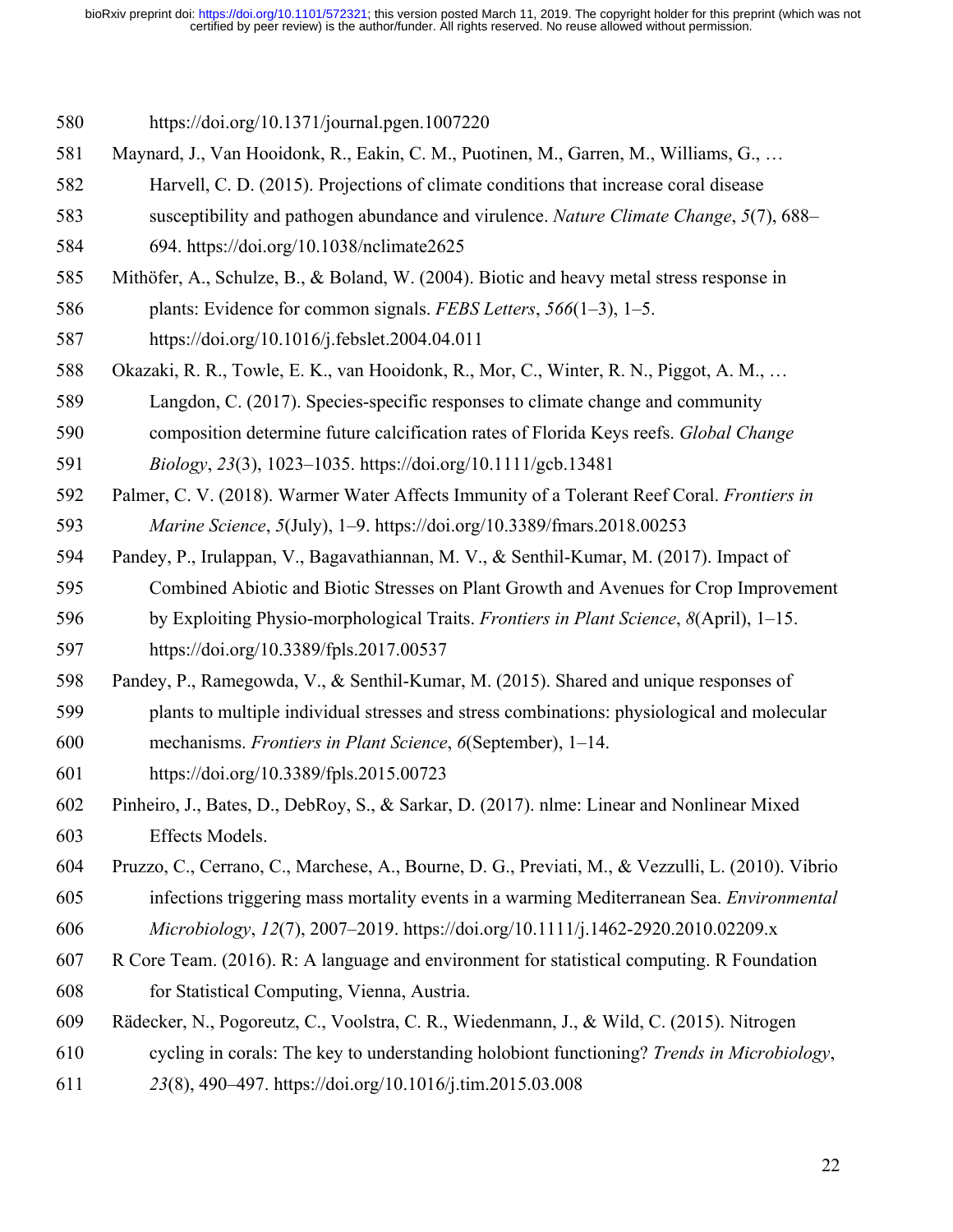- Rauw, W. M., Kanis, E., Noordhuizen-Stassen, E. N., & Grommers, F. J. (1998). Undesirable
- side effects of selection for high production efficiency in farm animals: A review. *Livestock*
- *Production Science*, *56*(1), 15–33. https://doi.org/10.1016/S0301-6226(98)00147-X
- Reusch, T. B. H. (2014). Climate change in the oceans: Evolutionary versus phenotypically
- plastic responses of marine animals and plants. *Evolutionary Applications*, *7*(1), 104–122.

https://doi.org/10.1111/eva.12109

- Rouzé, H., Lecellier, G., Saulnier, D., & Berteaux-Lecellier, V. (2016). Symbiodinium clades A and D differentially predispose Acropora cytherea to disease and Vibrio spp. colonization. *Ecology and Evolution*, *6*(2), 560–572. https://doi.org/10.1002/ece3.1895
- Sawall, Y., Al-Sofyani, A., Banguera-Hinestroza, E., & Voolstra, C. R. (2014). Spatio-temporal
- analyses of Symbiodinium physiology of the coral Pocillopora verrucosa along large-scale
- nutrient and temperature gradients in the Red Sea. *PLoS ONE*, *9*(8), 1–12.
- https://doi.org/10.1371/journal.pone.0103179
- Selig, E. R., Bruno, J. F., Sweatman, H., Casey, K. S., Melendy, A. M., Harvell, C. D., … Page, C. A. (2007). Thermal Stress and Coral Cover as Drivers of Coral Disease Outbreaks. *PLoS Biology*, *5*(6), e124. https://doi.org/10.1371/journal.pbio.0050124
- Shaw, E. C., Carpenter, R. C., Lantz, C. A., & Edmunds, P. J. (2016). Intraspecific variability in the response to ocean warming and acidification in the scleractinian coral Acropora pulchra.
- *Marine Biology*, *163*(10). https://doi.org/10.1007/s00227-016-2986-8
- Siebeck, U. E., Marshall, N. J., Klüter, A., & Hoegh-Guldberg, O. (2006). Monitoring coral
- bleaching using a colour reference card. *Coral Reefs*, *25*(3), 453–460. https://doi.org/10.1007/s00338-006-0123-8
- Silverstein, R. N., Cunning, R., & Baker, A. C. (2017). Tenacious D: Symbiodinium in clade D remain in reef corals at both high and low temperature extremes despite impairment . *The*
- *Journal of Experimental Biology*, *220*(7), 1192–1196. https://doi.org/10.1242/jeb.148239
- Sokolova, I. M. (2013). Energy-limited tolerance to stress as a conceptual framework to integrate
- the effects of multiple stressors. *Integrative and Comparative Biology*, *53*(4), 597–608.
- https://doi.org/10.1093/icb/ict028
- Spencer Davies, P. (1989). Short-term growth measurements of corals using an accurate buoyant
- weighing technique. *Marine Biology*, *101*(3), 389–395. https://doi.org/10.1007/BF00428135
- Stimson, J., & Kinzie, R. A. (1991). The temporal pattern and rate of release of zooxanthellae
- from the reef coral Poscillopora damicornis (Linnaeus) under nitrogen-enrichment and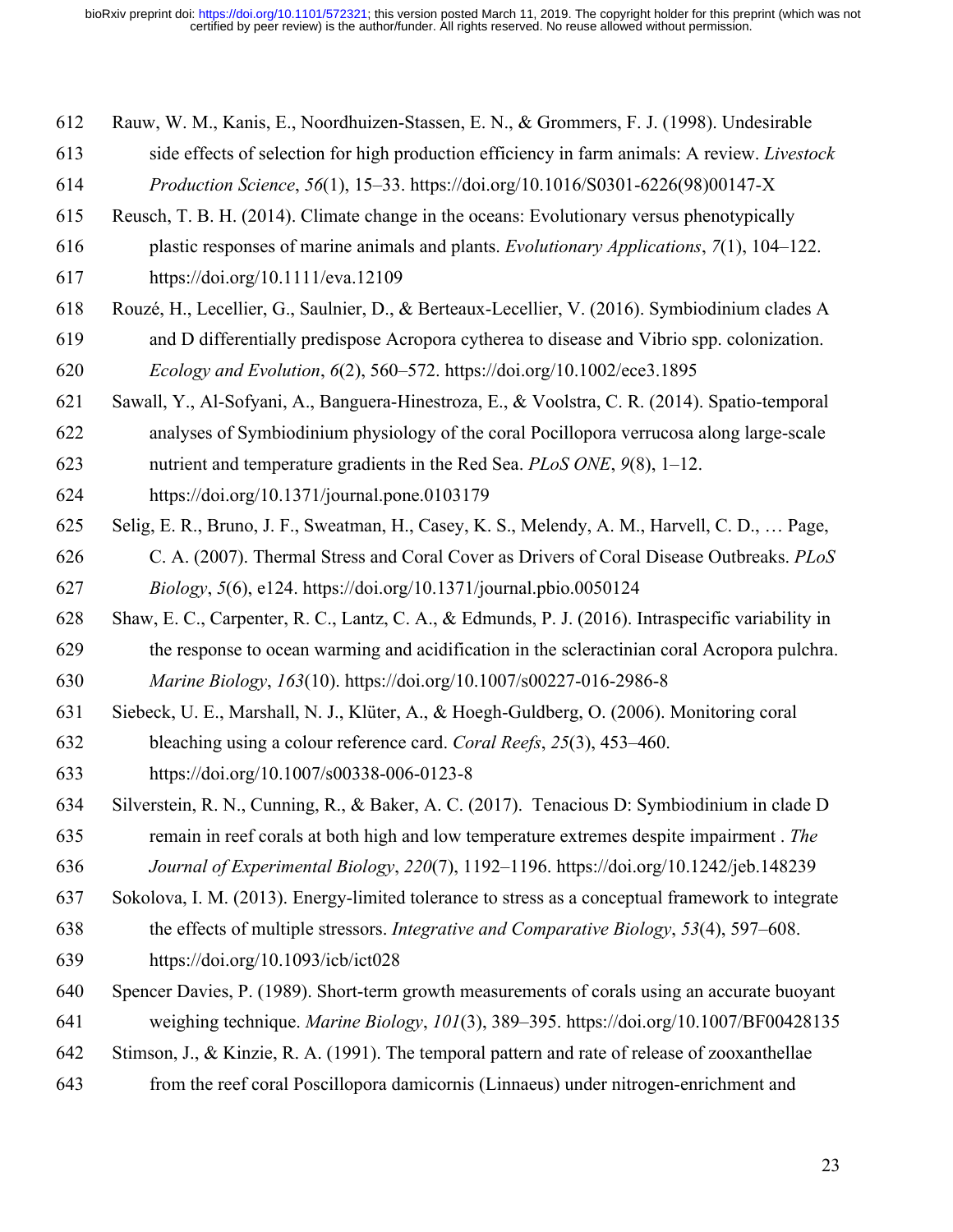- control conditions. *Journal of Experimental Marine Biology and Ecology*, *153*, 63–74.
- Strahl, J., Stolz, I., Uthicke, S., Vogel, N., Noonan, S. H. C., & Fabricius, K. E. (2015).
- Physiological and ecological performance differs in four coral taxa at a volcanic carbon
- dioxide seep. *Comparative Biochemistry and Physiology -Part A : Molecular and*
- *Integrative Physiology*, *184*, 179–186. https://doi.org/10.1016/j.cbpa.2015.02.018
- Therneau, T. M. (2012). coxme: mixed effects models for Cox models.
- Tomanek, L., Zuzow, M. J., Ivanina, A. V., Beniash, E., & Sokolova, I. M. (2011). Proteomic response to elevated PCO2 level in eastern oysters, Crassostrea virginica: evidence for
- oxidative stress. *Journal of Experimental Biology*, *214*(11), 1836–1844.

https://doi.org/10.1242/jeb.055475

- van Oppen, M. J. H., Császár, N. B. M., Berkelmans, R., Ralph, P. J., & Frankham, R. (2010).
- Estimating the Potential for Adaptation of Corals to Climate Warming. *PLoS ONE*, *5*(3), e9751. https://doi.org/10.1371/journal.pone.0009751
- Venables, W. N., & Ripley, B. D. (2002). Modern Applied Statistics with S. Fourth Edition.
- Viney, M. E., Riley, E. M., & Buchanan, K. L. (2005). Optimal immune responses:
- Immunocompetence revisited. *Trends in Ecology and Evolution*, *20*(12), 665–669. https://doi.org/10.1016/j.tree.2005.10.003
- Vollmer, S. V., & Kline, D. I. (2008). Natural disease resistance in threatened staghorn corals. *PLoS ONE*, *3*(11), 1–5. https://doi.org/10.1371/journal.pone.0003718
- Wang, J., Zhou, L., Shi, H., Chern, M., Yu, H., Yi, H., … Chen, X. (2018). A single transcription
- factor promotes both yield and immunity in rice Main Text, *1028*(September), 1–39. https://doi.org/10.1126/science.aat7675
- Wang, S., Meyer, E., Mckay, J. K., & Matz, M. V. (2012). 2b-RAD: A simple and flexible method for genome-wide genotyping. *Nature Methods*, *9*(8), 808–810.
- https://doi.org/10.1038/nmeth.2023
- Wang, S., Willis, B., Abrego, D., Davies, S., Juenger, T., Matz, M., & Meyer, E. (2009). Genetic
- variation in responses to a settlement cue and elevated temperature in the reef-building coral
- Acropora millepora. *Marine Ecology Progress Series*, *392*(Ipcc 2007), 81–92.
- https://doi.org/10.3354/meps08208
- Wright, R. M., Kenkel, C. D., Dunn, C. E., Shilling, E. N., Bay, L. K., & Matz, M. V. (2017).
- Intraspecific differences in molecular stress responses and coral pathobiome contribute to
- mortality under bacterial challenge in Acropora millepora. *Scientific Reports*, *7*(1), 1–13.